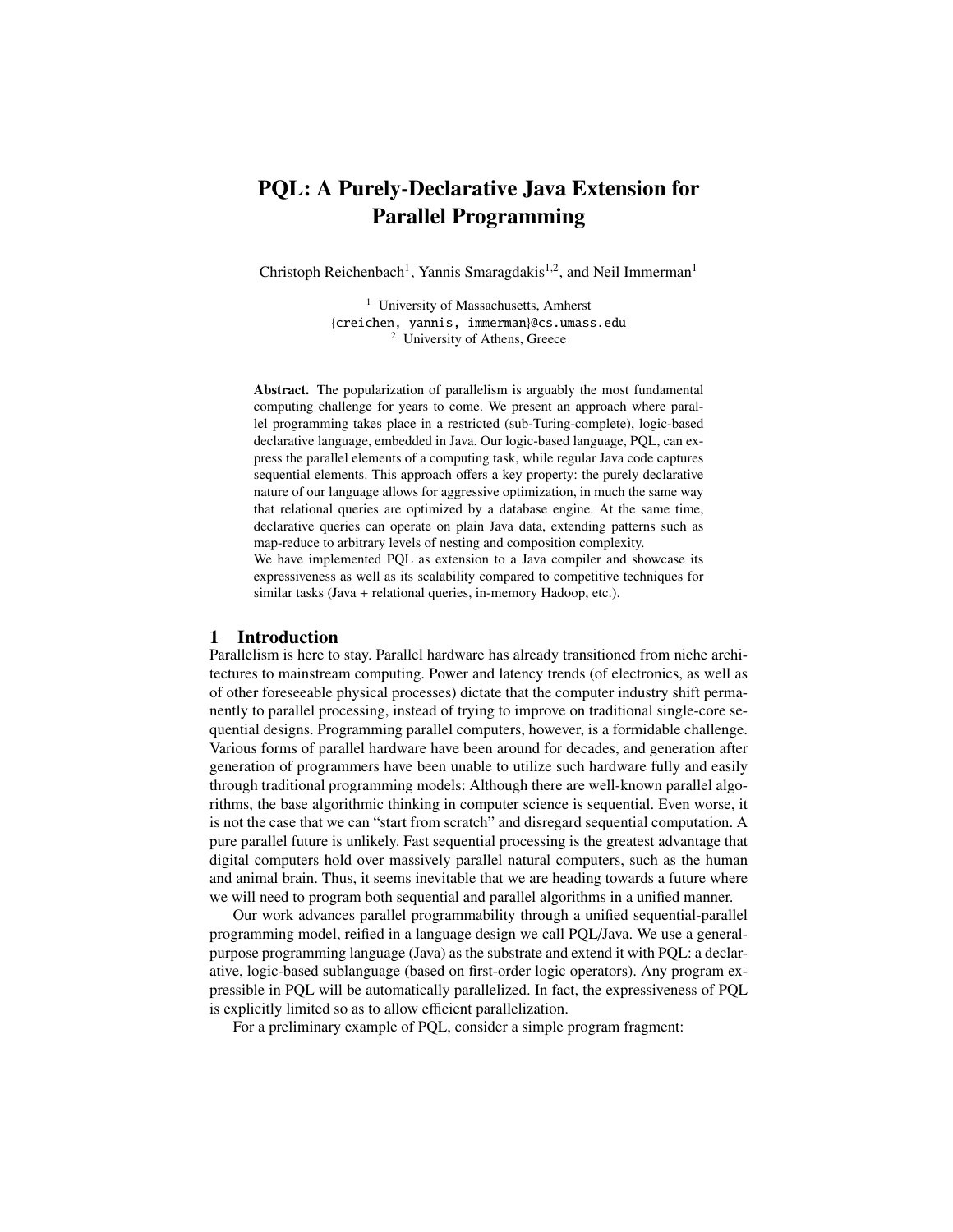**int**[] arr = query (Array[x] == y): range(1, 1000).contains(x) && y == x∗x;

The above Java declaration uses a PQL expression to initialize an **int** array variable. The PQL expression starts by stating the form of the result: it will be an array (PQL keyword Array is one of three possible at this position, the others being Map and Set) mapping x to y. The body of the query specifies that  $y$  is the square of x, for x between 1 and 1000. ("range" is a library method that produces sets.) PQL will parallelize the evaluation, if deemed profitable, and split it among the available processors. (We give this and several other very short examples only language illustration: parallelization will not help for such simple expressions and small data amounts.)

The distinguishing feature of PQL is that it is transparently integrated in Java yet fully declarative, without any order dependencies between clauses. The New Oxford Dictionary of English defines "declarative" in the context of Computing as "denoting high-level programming languages which can be used to solve problems without requiring the programmer to specify an exact procedure to be followed". In other words, a program or language is declarative when it specifies *what* needs to be computed but not *how*. The "how" can be highly variable and the language implementation has a lot of choice in this decision.

To see what declarativeness means in our context, consider what is perhaps the closest conceptual relative of PQL: the .Net PLINQ facility for parallel queries [\[9\]](#page-24-0). PLINQ is also a parallel query language with explicit syntactic support (inside .Net).<sup>[1](#page-1-0)</sup> PLINQ and PQL differ in a myriad of language design choices—e.g., logic-based sentences (forall/exists clauses) vs. relational queries (select−from−where clauses). But the deepest difference is that PQL is fully declarative, thus allowing far more optimization and transformation of the parallel query code, but also limiting what can be expressed in a query. Consider a query that combines two data structures: a set, premiumcustomers, and a map, cust2orders, returning a new data structure that maps every customer in the set to their high-value orders (e.g., above a value of 1000). Both PQL and PLINQ can easily express such queries. In the case of PQL, we have:

Map  $m =$  query (Map.get(cust) == order): premiumcustomers.contains(cust) &&

cust2orders.get(cust) == order && order.amount > 1000;

Similarly, in PLINQ one might write (adapting to C# idioms and structures):

var m = from cust in premiumcustomers.AsParallel() from order in cust2orders[cust].AsParallel() where order.amount > 1000 select **new** { cust, order };

The difference is that the implementation of the PLINQ query has fewer degrees of freedom than the implementation of the PQL query. The programmer needs to specify which traversals are done in parallel. Also, the traversals are pre-ordained: the system will iterate over all elements in set premiumcustomers and then over all elements in each set of orders for the given customer. In contrast, the PQL query offers no guarantee or even indication of how parallelism is applied or the order of traversal. The PQL implementation is free to reorder the query clauses in many ways, since all PQL expressions

<span id="page-1-0"></span><sup>&</sup>lt;sup>1</sup> Strictly speaking, the syntax extensions to VB and C# are for LINQ, the sequential querying interface, and PLINQ requires no extra support.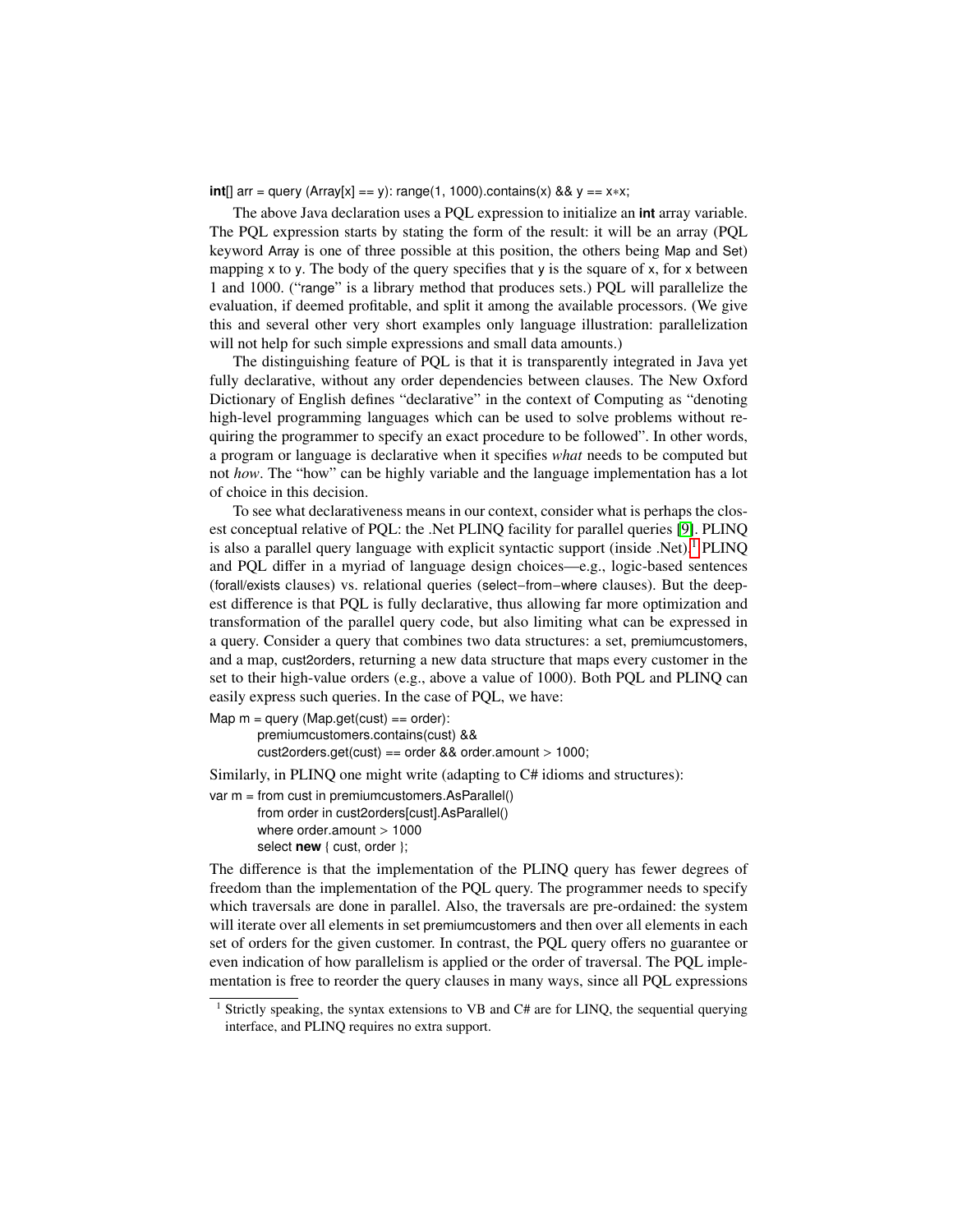are guaranteed side-effect-free. (PQL queries can contain arbitrary Java expressions that refer to Java program variables, but not to PQL "variables", i.e., can be evaluated just once for the entire query.) The system may decide to iterate over all elements of the cust2orders map first, or over all elements of the premiumcustomers set, or even over all objects of type Customer that exist on the heap, even if they are not guaranteed to be members of premiumcustomers. The latter will not be cost-optimal for this query, but either of the former two traversals may be, depending on the sizes of the data structures. Similarly the implementation of the query may choose to partition (and parallelize the traversal of) either the premiumcustomers set, or the cust2orders map, or even the traversal of all heap objects.

PQL can express many parallel tasks, but *its main strength is for generalized, arbitrarily nested map-reduce-like relation manipulations*. Indeed, the language is explicitly designed to combine logical queries and reduction operators. The query language design targets a specific level of expressiveness, in order to enable parallelization. The inspiration comes from complexity theory. "Descriptive complexity" [\[11\]](#page-24-1) is the subarea of complexity theory that matches logical languages with complexity classes. In terms of descriptive complexity, first-order logic over finite structures is a language that can express exactly the problems that can be optimally parallelized, i.e., solved in constant time by a CRAM (Concurrent Random Access Machine)—a theoretical abstraction of a parallel machine—using a polynomial number of processors. Of course, this highly theoretical view ignores important practical overheads and constraints (e.g., when finding the minimum of *n* elements, we do not want to perform  $n^2$  comparisons in practice, even if these are in parallel). Still, the theoretical expressiveness class serves as a good guideline for our design, and we can classify PQL precisely as a *first-order* query language.

Generally, the main contributions of our work are as follows:

- We present a new approach to parallel programming, consisting of an embedding of a fully declarative query language inside a general-purpose language.
- We discuss the embodiment of our approach in a specific language setting and detail its essential features for expressiveness and optimization. Although one can discern high-level similarities of our PQL/Java language with others (e.g., database query languages embedded inside general purpose languages), our need for tight integration of the two language models creates unique demands and opportunities at both the language design and implementation level.
- We present performance measurements of PQL/Java for sample tasks to showcase its areas of strength and implementation scalability. The results validate the ease with which simple declarative tasks can exploit parallelism, reaching the performance of manually optimized code.

# 2 Language Illustration

We begin with a description of the PQL/Java language, with several examples inter-spersed for illustration.<sup>[2](#page-2-0)</sup>

<span id="page-2-0"></span><sup>2</sup> Language specification and implementation are available at <http://creichen.net/pql>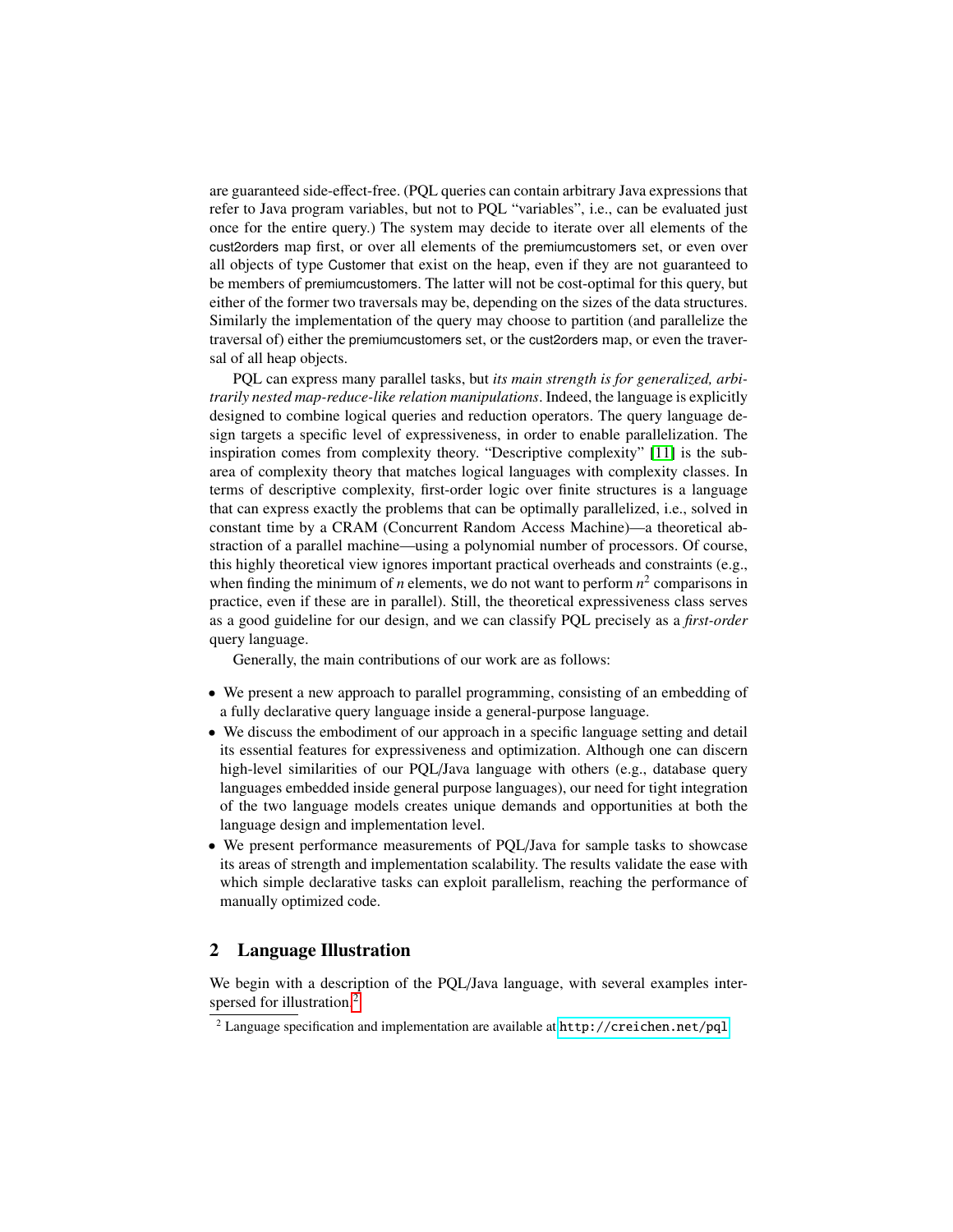#### 2.1 Language Constructs Overview

At the high level, PQL is primarily a first-order query language. This means that it can be viewed as a first-order logic, with the usual boolean connectives ("and", "or", etc.) and quantifiers ("forall", "exists"). As in every first-order language, the main functionality is defined as specialized predicates and functions that can be used in this logic. Additionally, PQL has an extra-logical component: it adds the ability to aggregate query results in more powerful ways than allowed by the logic ("reduce" them).

In more concrete terms, PQL defines the keywords **query**, **reduce**, **forall**, **exists**, and **over**. It further re-purposes existing Java constructs, including many operators (such as &&, ||) and some invocation-like expressions (such as set.contains(element)). In this idea it follows the Java Query Language JQL [\[16\]](#page-24-2). To integrate with Java, these constructs assume the meaning defined in this document in source files that contain the import statement:

### **import static** edu.umass.pql.Query;

In the absence of this statement, the syntax and semantics of a PQL/Java program are identical to those of a regular Java program.

Syntactically, PQL/Java extends Java by allowing any Java expression (*JAVA-EXPR*) to be a query (*QUERY*). (We show the full syntax of PQL later, in Figure [1,](#page-5-0) but explain it here incrementally.) A query, in turn, follows the production:

 $\angle QUERN$  ::=  $\langle \angle QUANT-EXPR \rangle$  | id |  $\langle JAVA-EXPR \rangle$  |  $\langle QEXPR \rangle$ 

(We inherit from Java the usual non-terminals *JAVA-EXPR*, for Java expressions, *JAVA-TY*, for Java types, and id , for Java identifiers.) That is, a query may be a quantifier expression (*QUANT-EXPR*) that quantifies one or more *logical variables* (e.g., forall x, y :  $a[x] > b[y]$ , a single identifier that references such a logical variable (such as x or y in the above example), or one of two unquantified expressions: an arbitrary Java expression (which may contain side effects but cannot use logical variables—i.e., variables declared inside the PQL query) or a Q-Expression (*QEXPR*), which may use logical variables and sub-queries but no side effects. Since Java expressions may contain PQL queries, it is possible to nest multiple queries in the same expression, though these must not share variables.

Quantifier expressions. Quantifier expressions take one of the following forms:

*QUANT-EXPR* ::=  $\langle QUANT \rangle$   $\langle ID \rangle$  ':'  $\langle QUERT \rangle$ | **query** '(' h*MATCH*i ')' ':' h*QUERY*i | **reduce** '(' id ')'  $\langle ID \rangle$  [over  $\langle ID\text{-}SEQ \rangle$  ] :  $\langle QUERN \rangle$ 

The first form of quantification is universal or existential quantification: *QUANT* may be either forall or exists. Such an expression has boolean value, true or false. The second form of quantification, a *container query*, constructs maps, sets, or arrays. The third and final form is a general-purpose reduction operation.

*Universal and existential quantifications.* Universal or existential quantification extends over an identifier *ID*, which can explicitly declare a type:

$$
ID ::= id \mid \langle JAVA \text{-} TY \rangle \text{ id}
$$

For now, consider an example of the second form: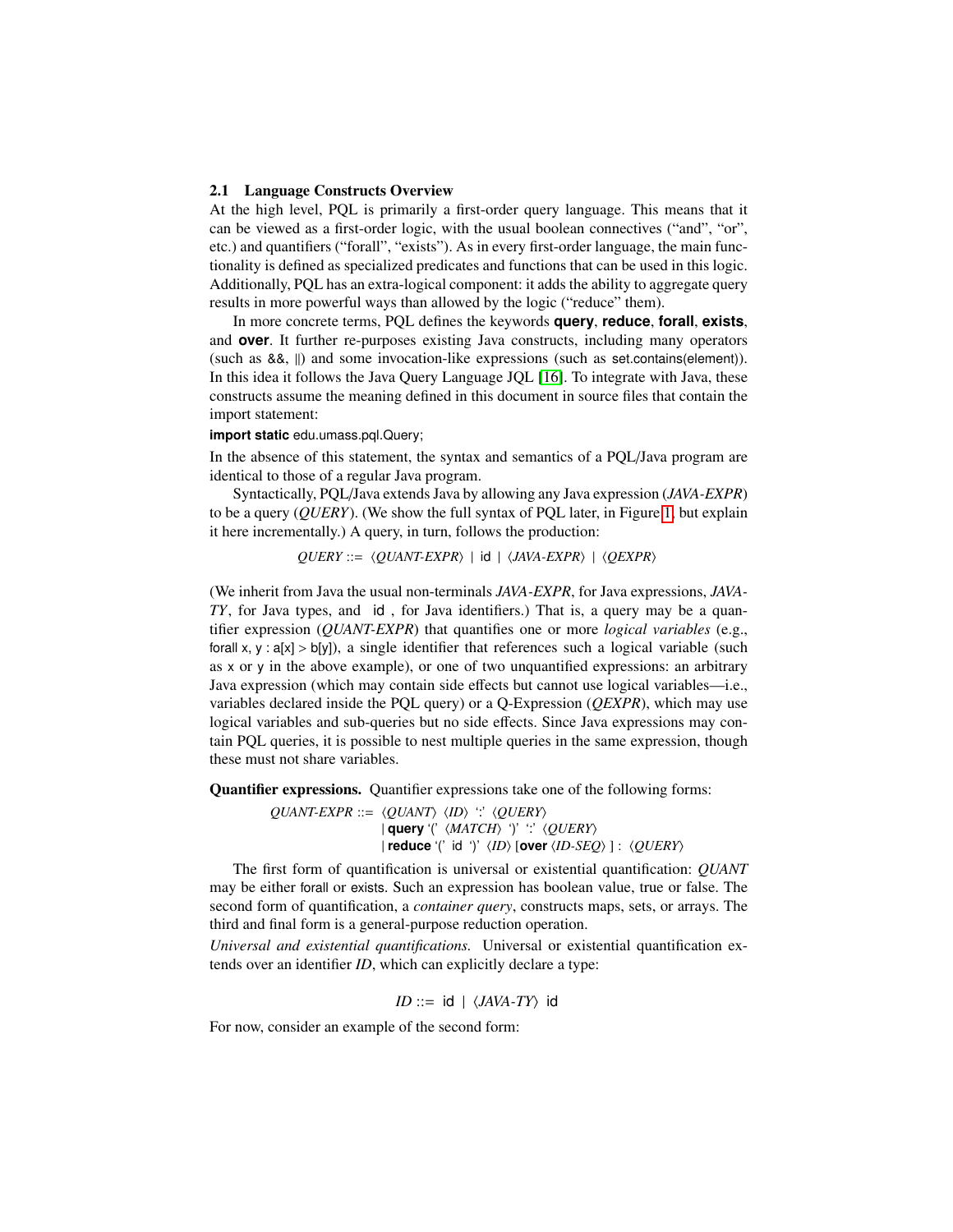forall **int**  $x : x == x$ 

This tests whether all x that are of type **int** are equal to themselves. This particular test should always evaluate to **true**. Similarly,

exists **int**  $x : x \times x == -1$ 

will test whether there exists an integer x whose square is equal to -1; this test will evaluate to **false**. (Of course, the system has no way of knowing this fact statically, hence the query will be evaluated in parallel over all **int**s.)

We refer to the logical variable occurring in the *ID* construct as the *query variable*. If a Java type (*JAVA-TY*) is present, the query variable is *explicitly typed*, otherwise the range of values for the variable is inferred. These two cases behave differently. Informally, the difference is that for queries

```
/∗ A ∗/ forall int x : rel[x] > 0
/* B*/ forall x : rel[x] > 0
```
the compiler will infer the static type for case B, and also infer that it should only consider values for x that occur in the domain of rel, whereas for case A it will consider all 2<sup>32</sup> possible **int** values for x, regardless of the size of rel. This topic is discussed in more detail in Section [2.3.](#page-8-0)

*Container queries.* A container query has the syntax

**query** '('  $\langle MATCH \rangle$  ')' ':'  $\langle QUERN \rangle$ 

where a *MATCH* is one of the following:

 $MATCH ::= 'Set'$  ": "contains' '('  $\langle ID \rangle '$ )' | 'Map' '.' 'get' '('  $\langle ID \rangle$  ')' '=='  $\langle ID \rangle$  [**default**  $\langle QUERN \rangle$  ] | 'Array' '['  $\langle ID \rangle$  ']' '=='  $\langle ID \rangle$ 

The first of the above productions then constructs a set, as in the following example:

query (Set.contains $(x)$ ):  $x == 0$ 

This would construct a set of integers containing precisely the number zero. (The use of Set.contains in the syntax is an allusion to the method by the same name in the Java standard API Set interface, and similarly for Map.get.)

The second construction builds a map:

query (Map.get(x) == y): range(1, 10).contains(x) &&  $y = x*x$ 

This would construct a map of all numbers from 1 to 10 to their squares. range(1, 10) here is a logical constant and a Java expression, denoting a set of all integers from 1 through 10. By contrast,  $y = x*x$  is a PQL subexpression: both x and y are logical variables. Note that the above does not provide mappings for numbers outside the range. For example, index 0 of the generated map will be **null**.

Maps may contain a default clause. For instance:

query(Map.get(x) == y **default** −1): range(1, 10).contains(x) && y==x∗x

This would construct the same map as above, except that all numbers outside of the range 1 through 10 are mapped to −1.

Our third construct builds arrays. For example,

query (Array[x] == y): range(1, 10).contains(x) &&  $y = x*x$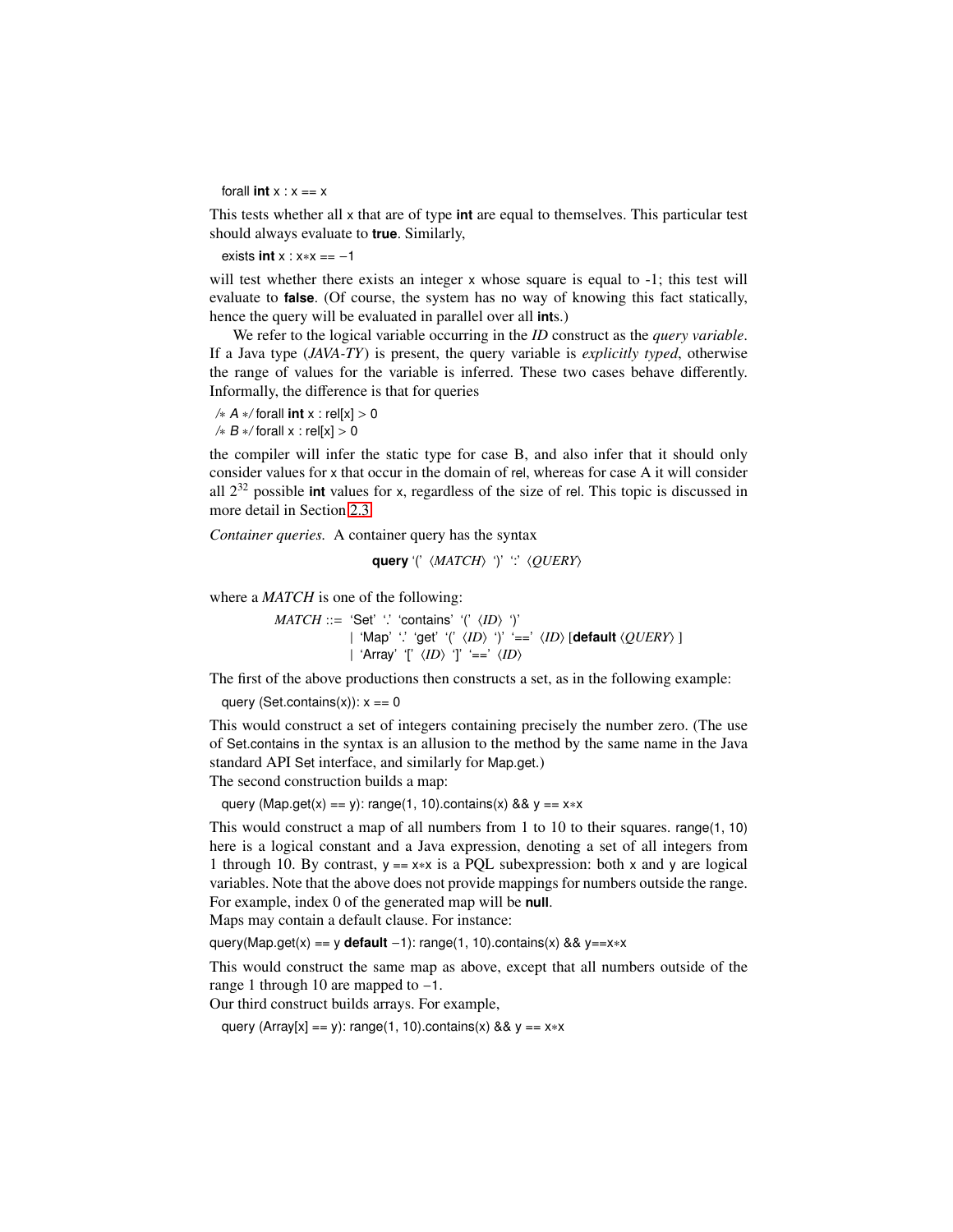is the same as our map construction without defaults, with one exception: the missing array index (0) is filled in with the default value for the relevant type (i.e., 0 for integers). Thus, this will construct an 11-element array containing 0, <sup>1</sup>, . . . , <sup>81</sup>, 100. Any attempt to define the array at a negative offset raises an exception.

*Reductions.* The last kind of quantifier expression in PQL is a reduction, which follows the syntax below:

**reduce** '(' id ')'  $\langle ID \rangle$  [**over**  $\langle ID\text{-}SEQ \rangle$  ] :  $\langle QUERN \rangle$ 

(*ID-SEQ* denotes a comma-separated sequence of *ID*.) The first parameter to a reduction is always a reduction operator, such as the built-in sumInt, sumLong and sumDouble operators. Consider:

reduce (sumInt) x : myset.contains(x)

This will sum up all numbers contained in myset after coercing them to **int**. The type of a reduce expression is the type of the value being reduced over (e.g., **int** for a sum of Java primitive integers).

Sometimes reduction requires additional free variables. We obtain these using the keyword over:

reduce (sumDouble) x over y : set.contains(y) &&  $x = 1.0 / y$ 

This will sum up the inverses of all numbers contained in the container set.

In later sections we will see all built-in reductors as well as how to provide userdefined ones.

| <i>OUERY</i> | $\therefore$ $\langle QUANT-EXPR \rangle$   id   $\langle JAVA - EXPR \rangle$   $\langle QEXPR \rangle$                                                                                            |
|--------------|-----------------------------------------------------------------------------------------------------------------------------------------------------------------------------------------------------|
|              | QUANT-EXPR ::= $\langle QUANT \rangle$ $\langle ID \rangle$ $\therefore$ $\langle QUERT \rangle$                                                                                                    |
|              | $\vert$ query '(' $\langle MATCH \rangle$ ')' ':' $\langle QUERN \rangle$                                                                                                                           |
|              | reduce '(' id ')' $\langle ID \rangle$ [over $\langle ID\text{-}SEQ \rangle$ ] : $\langle QUERN \rangle$                                                                                            |
| <i>QUANT</i> | $\cdots$ forall exists                                                                                                                                                                              |
| <i>QEXPR</i> | $\equiv$ '(' $\langle QUERN \rangle$ ')'   $\langle QUERN \rangle$ $\langle BINOP \rangle$ $\langle QUERN \rangle$                                                                                  |
|              | $ \langle QUERN \rangle$ instance of $\langle JAVA-TY \rangle$ $ \langle UNOP \rangle \langle QUERN \rangle$                                                                                        |
|              | $\langle QUERN \rangle$ '?' $\langle QUERN \rangle$ ':' $\langle QUERN \rangle$   $\langle QUERN \rangle$ '.' 'get' '(' $\langle QUERN \rangle$ ')'                                                 |
|              | $\langle$ (QUERY) $\langle$ (QUERY) $\langle$ (QUERY) $\langle$ 'contains' $\langle$ $\langle$ QUERY) $\rangle$                                                                                     |
|              | $\vert \langle \textit{QUERN} \rangle$ $\therefore$ id $\vert \langle \textit{QUERN} \rangle$ $\therefore$ length $\vert \langle \textit{QUERN} \rangle$ $\therefore$ size $\langle \rangle$ $\vee$ |
| <b>BINOP</b> | ::= '  '   '&&'   ' '   '&'   '^'   '%'   '*'   '+'   '−'   '/'   '>'   '<'                                                                                                                         |
|              | │'<='│'>='│'!='│'=='│'<<'│'>>'│'>>>'│'=>'                                                                                                                                                           |
| <i>UNOP</i>  | $\mathbb{R} = \mathbb{R}^n + \mathbb{Z}^n + \mathbb{Z}^n$                                                                                                                                           |
| <i>MATCH</i> | $\therefore$ 'Set' '.' 'contains' '(' $\langle ID \rangle$ ')'                                                                                                                                      |
|              | 'Map' '.' 'get' '(' $\langle ID \rangle$ ')' '==' $\langle ID \rangle$ [default $\langle QUERN \rangle$ ]                                                                                           |
|              | 'Array' '[' $\langle ID \rangle$ ']' '==' $\langle CM \rangle$                                                                                                                                      |
| ID           | $\Rightarrow$ $\langle ID \rangle$   $\langle JAVA-TY \rangle$ id                                                                                                                                   |
| ID-SEQ       | $\Rightarrow$ $\langle ID \rangle$   $\langle ID\text{-}SEO \rangle$ $\therefore$ $\langle ID \rangle$                                                                                              |
|              | Fig. 1. PQL/Java syntax                                                                                                                                                                             |

<span id="page-5-0"></span>Q-expressions. A Q-expression (non-terminal *QEXPR* in Figure [1\)](#page-5-0) has essentially the same syntax as regular Java non-side-effecting expressions, with the exception of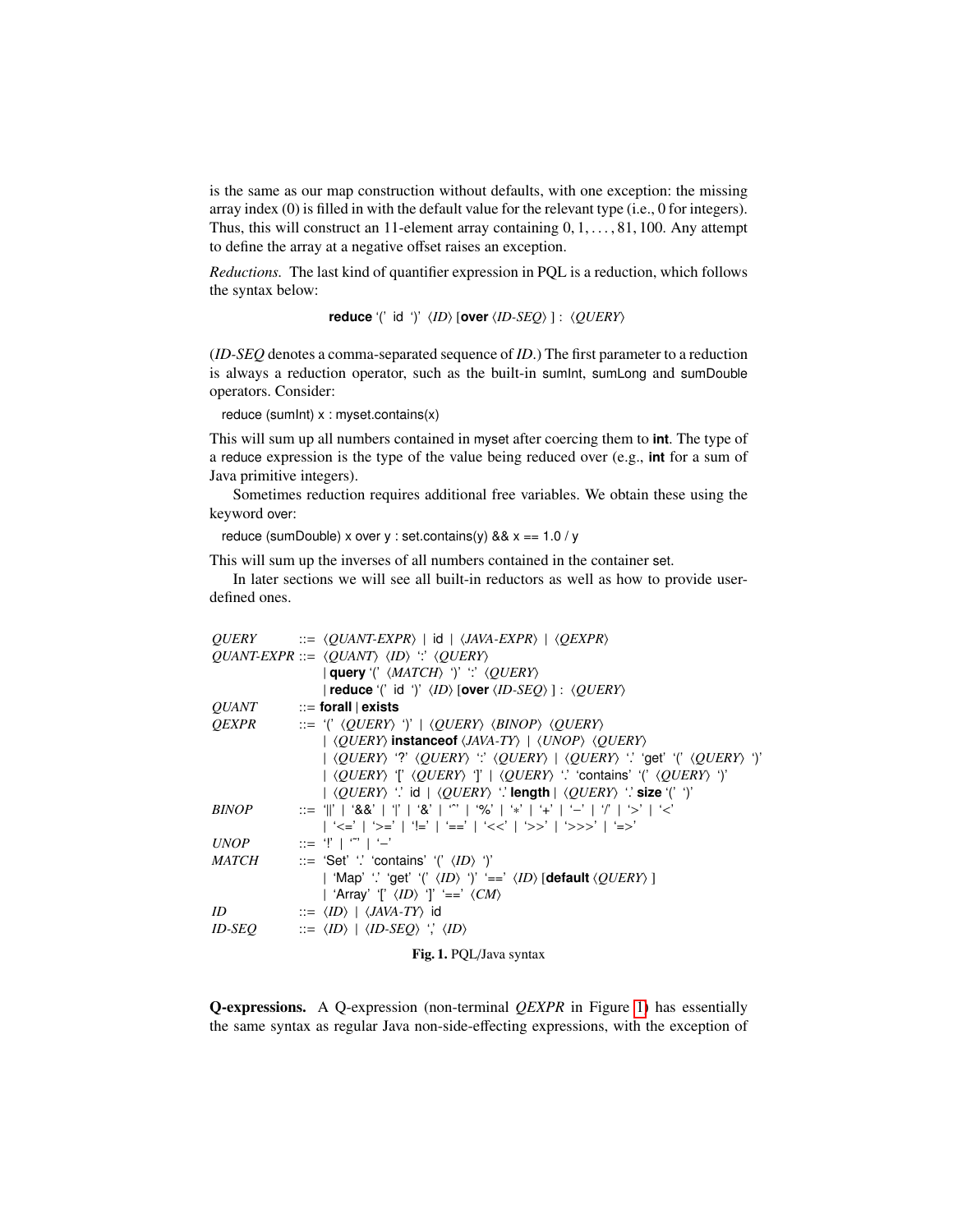method calls, which are not supported in general (though we do borrow method call syntax for a number of set and map operations). Q-expressions can freely refer to logical variables, and form the basis of parallel computations in PQL. All familiar Java operators have the same meaning inside a Q-Expression (including emulating the Java exception behavior). The only new operator is  $\Rightarrow$ , denoting logical implication: 'a  $\Rightarrow$  b' is equivalent to '( $|a\rangle \parallel b$ ', with ! being logical negation.

There are some slight differences in how operators can be used with different types. Q-expressions of the form q.get(x) or q[x] are equivalent. Both denote a map or array lookup (depending on the static type of q) and evaluate to the element indexed by x. For example, myArray.get(3) for an integer array myArray would obtain the 4th element of the array. This operation raises the same exceptions as regular Java array accesses might raise. Q-expressions of the form q.f are projections that obtain the contents of field f. Field f must be accessible from the context in which the query originates according to the rules of reflective field access in Java (i.e., the field may be private and in a different class, but field access via the Java reflection API must be permitted). Finally, Q-expressions of the form q.length or q.size() are equivalent. Both evaluate to the size of an array, java.util.Collection, or java.util.Map, as determined by the static type of q.

### <span id="page-6-0"></span>2.2 Examples and Expressiveness

Before we discuss more advanced language features and semantics, we present examples of useful queries, to establish the usage model more firmly.

Consider the following prototypical map-reduce task [\[6\]](#page-24-3): identifying a threecharacter word in a set of strings. We here represent the strings as arrays of bytes (akin to the assumptions of Dean and Ghemawat [\[6\]](#page-24-3)) and store them in an array of arrays, data array. We compute the set of arrays that contain the string of interest  $(0', 1', 2')$ with the following PQL query:

result = query(Set.contains(**byte**[] ba)):

exists i: data array[i] == ba && exists j: range(0, RECORD SIZE − 3).contains(j) && ba[j] == ((**byte**)'0') && ba[j+1] == ((**byte**)'1') && ba[j+2] == ((**byte**)'2');

(Here, RECORD SIZE is the number of bytes in all strings. We could equivalently use ba.length or ba.size(), which are evaluated at run-time, but we choose to keep the Dean and Ghemawat scenario of having static knowledge that we can exploit in the query.)

The PQL runtime automatically parallelizes this query, as it deems appropriate. For instance, the implementation may iterate sequentially over the contents of data array in search of an appropriate component array ba, but then search each ba in parallel for a matching index, j. In later sections we use this query for illustration and describe how we translate it into our intermediate language and optimize it.

For a more complex example consider an adaptation of a common map-reduce motivating scenario [\[7\]](#page-24-4). An application keeps track of entities called Pages and Sites. A Page object uniquely maps to a Site (i.e., every page has a unique site, while a site "owns" pages) and Pages can refer to other Pages (i.e., every page is mapped to a set of other pages). This information is captured by regular Java maps and sets, namely two data structures "Map<Page,Site> page2site" and "Map<Page,Set<Page>> refersTo". Imagine that the programmer wants to implement the following functionality: for each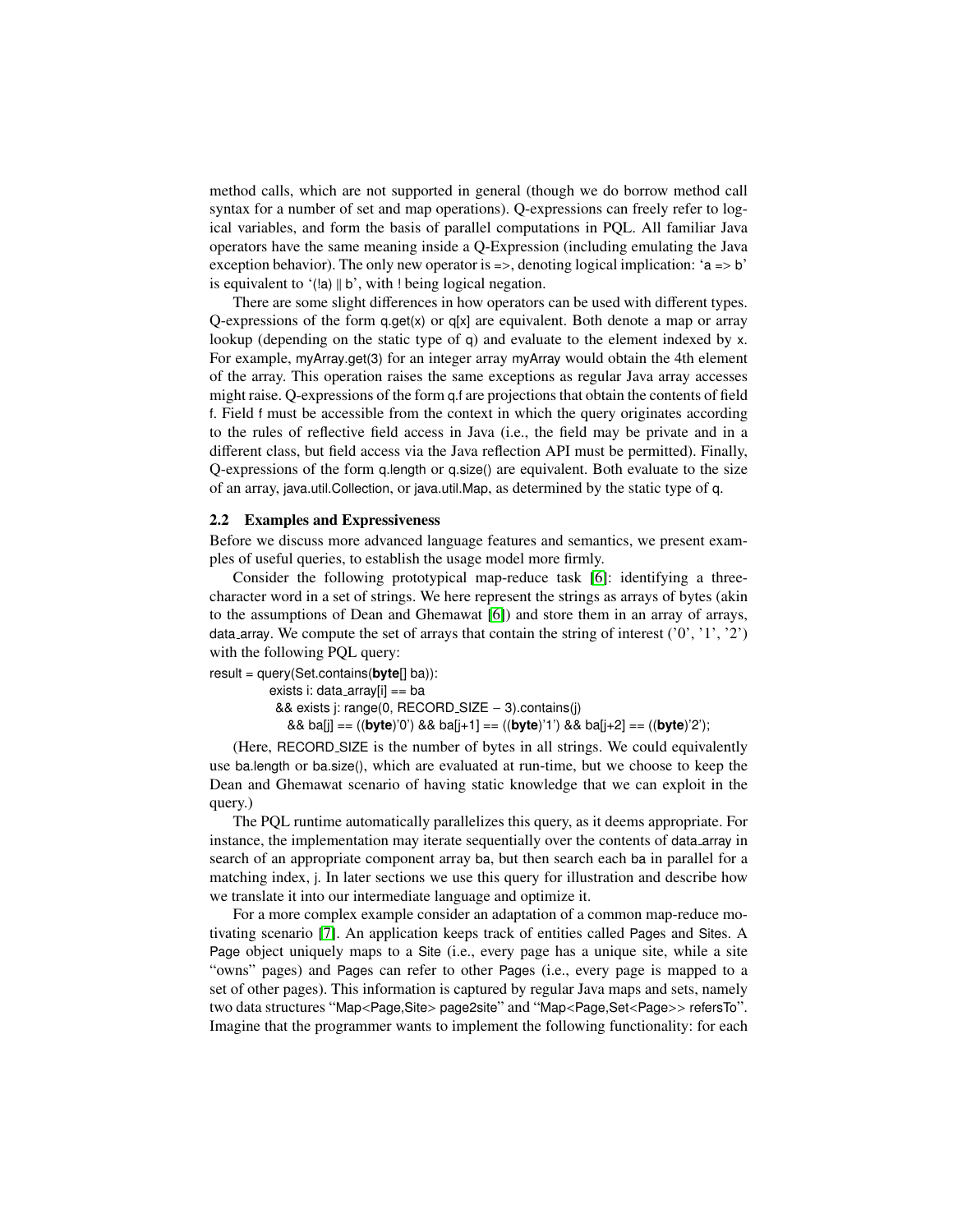page p, count the number of sites that own pages that refer to p. This is captured by the following PQL query:

```
Map<Page.Integer> result =
 query(Map.get(p) == i):
   i == reduce (sumInt) one over Site s:
     one == 1 &&
     (exists Page pReferrer:
       page2site.get(pReferrer) == s && (refersTo.get(pReferrer)).contains(p));
```
In words, the program text says: compute a map from each page p to an integer i, so that i is the number of sites s (count one for each site) that own a page (and possibly more than one) that refers to p.

The query is automatically optimized, parallelized and executed by multiple processors. We can see some of the optimization reasoning in intuitive terms. The runtime system will first identify that there is a loop "exists pReferrer" over Page objects, another loop over Site objects (using variable s, over which we reduce), and implicitly a loop over variable p of type Page (which appears in the result). Thus, the query can certainly be evaluated by enumerating all  $n^3$  combinations of values for  $p$ ,  $s$ , and  $p$ Referrer. We can do better than that, however, since these values are related. The current pReferrer object is enough to index all relations used in the query (page2site and refersTo) and bind the values of p and s. To retrieve only relevant pReferrer objects, the system can partition the refersTo data and assign a portion to each processor. The results of each processor's computation will then be combined and finally reduced.

To see high-level optimization reasoning in more depth, consider another example over the same relations, page2site and refersTo. We would like to compute for every site the number of pages it owns that have outside references. This is accomplished by the following query:

```
Map<Page,Integer> result =
 query(Map.get(s) == i):
   i == reduce (sumInt) one over Page p:
     one == 1 \&8 page2site.get(p) == s \&8(exists Page pReferrer:
       page2site.get(pReferrer) != s && (refersTo.get(pReferrer)).contains(p));
```
For this example, an efficient evaluation will likely not start by traversing either instance of relation page2site. Examining an element of this relation does not lead to an efficient indexing of the other two relations involved in the query. (This is because the page2site map is efficient for retrieving sites given a page, but not vice versa.) Instead, a good evaluation order would start by enumerating relation refersTo and using the values of pReferrer and p that it obtains to index into the two instances of relation page2site. Furthermore, the expression "page2site.get(pReferrer) != s" does not really bind variable s: examining tuples of page2site for a given pReferrer tells us what s is *not*. Therefore, the optimal join order (for reasonable assumptions of relation sizes) is to start with refersTo, proceed to the first instance of page2site and then to the second. We see that an automatic optimizer is highly desirable even for small queries. For larger queries, it quickly becomes invaluable and relieves the programmer of the obligation to think about evaluation details, instead concentrating on the specification of the desired task.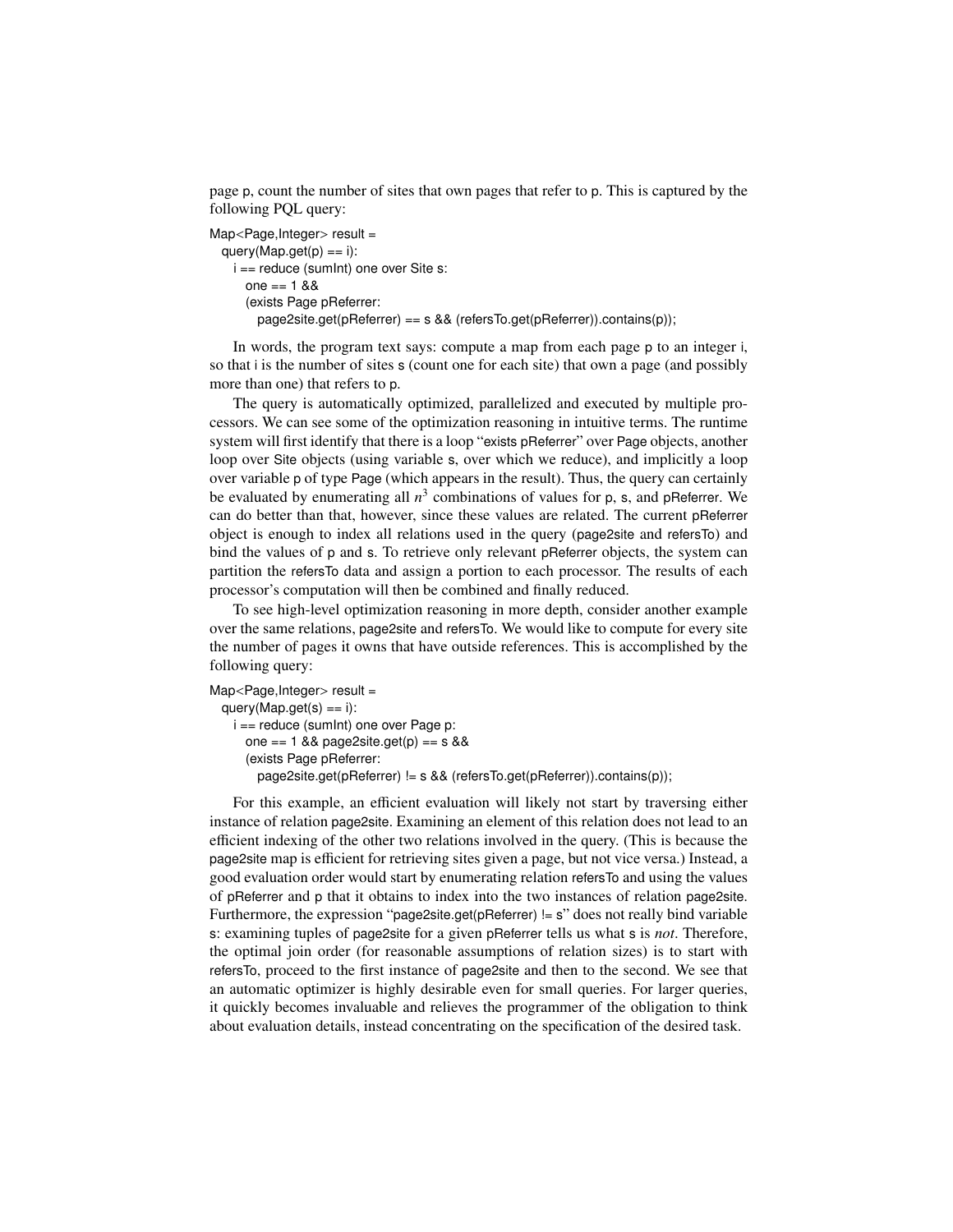In general, the optimizer needs to find the evaluation strategy (i.e., program transformations and join order) that binds all variables in the result tuple with the minimum lookup cost and space requirements for intermediate results. Any iteration over the elements of a type or a relation whose size exceeds a pre-defined threshold can be parallelized for efficiency: all that is required is a partitioning of the relation and assignment of each partition to the appropriate processor. A welcome property is that the problem of parallelization becomes *easier* the larger the size of the data involved in a query. Ideally, a single relation is partitioned and the rest of the evaluation logic (i.e., joining the rest of the logical conditions) is executed sequentially by the processor assigned to the partition.

Overall, PQL is quite expressive and allows arbitrary combinations of queries. Effectively, every query that one can express in relational algebra or SQL can also be expressed in PQL (since PQL includes full first-order logic plus aggregation operators, in the form of built-in reducers), although the difference in the structure of the query can be significant. In theoretical terms, this is exactly the class of queries that can be parallelized optimally, i.e., executed in constant time if the number of processors is large (but still polynomial relative to the input size)  $[11,$  Theorem 14.9, 5.27].<sup>[3](#page-8-1)</sup> However, one should be careful in interpreting complexity theory results in a practical setting: although an algorithm expressed in such a query language can be parallelized optimally, this is useless if expressing the algorithm in the language greatly grows the cumulative work to be done by all processors together, e.g., from  $\Theta(n)$  to  $\Theta(n^2)$ .

#### <span id="page-8-0"></span>2.3 Beyond Basics

To complete our informal description of the language, we next discuss some important design issues: types, exceptions, our notion of equality, and user-specified reductors.

*Types.* PQL type checking generally imitates Java, with some exceptions. Types are implicit, unless annotated explicitly. As we have seen, logical variables can either be declared 'with type' (as in forall **int** i : ...) or 'without type' (as in forall i : ...). These declarations specify different semantics. The explicitly typed variant has the obvious semantics, for example, forall **int** i :  $i == i$  will loop over all  $2^{32}$  integer values and check that they are equal to themselves. At runtime, explicitly typed variables conceptually iterate over all *viable* values of their type τ, where *viable* is defined as follows:

- If  $\tau$  is an enumeration, the viable values of  $\tau$  are all members of the enumeration, as per java.util.EnumSet.allOf.
- If  $\tau$  is an ordinal type such as **int** or **boolean**, the viable values of  $\tau$  are all possible values for  $\tau$  permitted by the Java programming language.
- If  $\tau$  is a floating-point type, i.e., **float** or **double**, then the viable values for  $\tau$  are all the values of that type that exist in live objects on the Java heap.[4](#page-8-2)

<span id="page-8-1"></span><sup>&</sup>lt;sup>3</sup> Strictly speaking, this bound makes unrealistic assumptions with respect to the complexity of merging results (especially for reduction operations). Still, the practical approximation of such theoretical models typically incurs a  $log(n)$  slowdown factor, where *n* is the input size, which is perfectly acceptable as a bound for parallelization purposes.

<span id="page-8-2"></span><sup>&</sup>lt;sup>4</sup> Support for iterating over floating point and reference values requires a runtime with either heap traversal functionality (through a VM extension) or load-time code rewriting. We show that finding objects by type on the heap can be efficient in our earlier DeAL system [\[13\]](#page-24-5), though our current PQL implementation does not yet replicate this feature.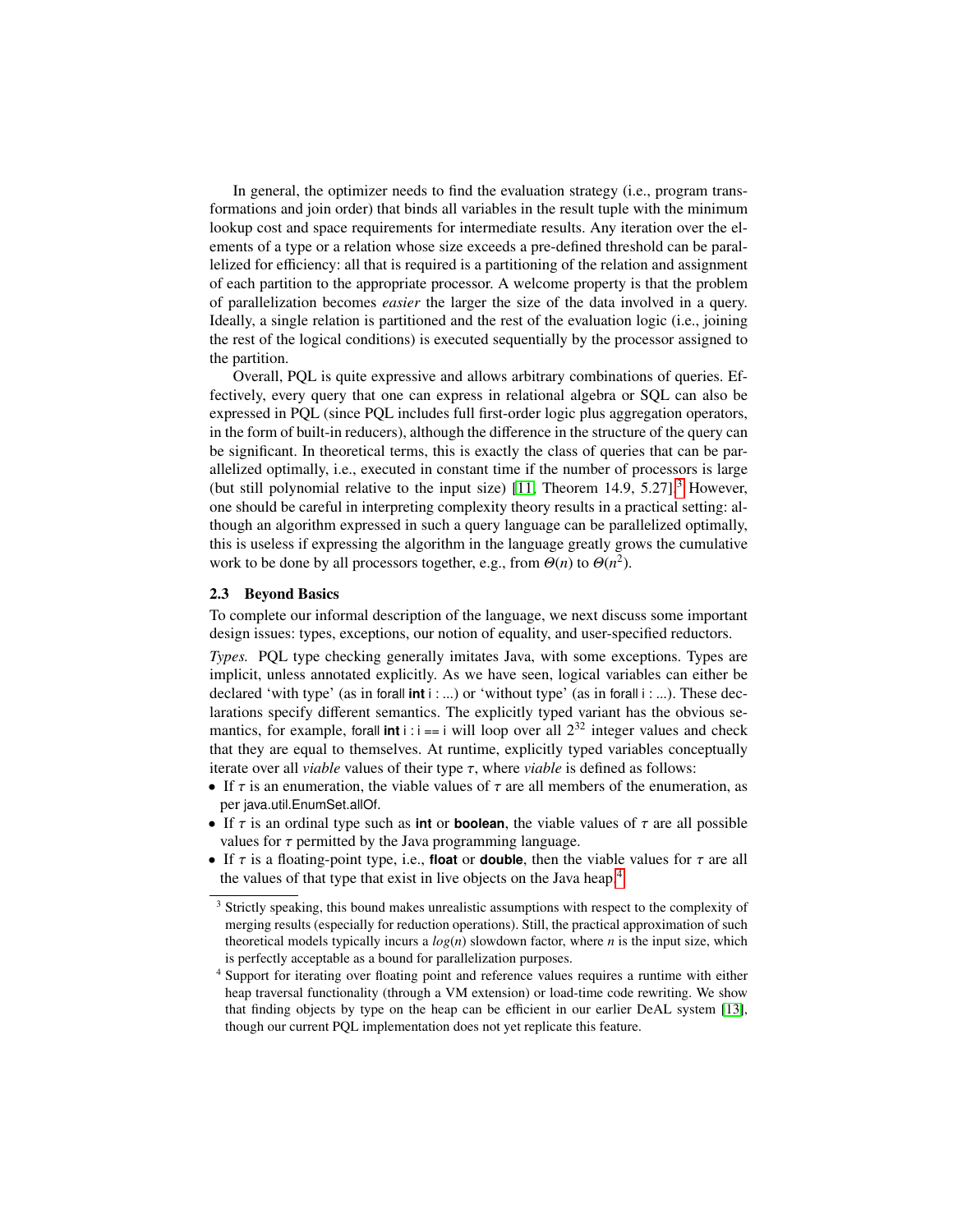• Otherwise,  $\tau$  is a reference type, and the viable values for  $\tau$  are all the objects of that type that exist in live objects on the Java heap.

By contrast, a logical variable without explicit type is subject to *domain inference*. This means that the variable's type and bounds are inferred from the body of the quantification. In terms of static types, we infer the type of a query variable as the least upper bound of all the types it can assume, eagerly defaulting to java.lang.Object at the least precise. In terms of runtime values, domain inference computes the domain of relevant relations. For instance, for an array a, the domain of an index variable (i.e., an x used in an expression  $a[x]$ ) is the set 0 to a.length  $-1$  (inclusive). We use domain inference only on expressions where such a binding is intuitive and obvious—i.e., for predicates set.contains(x), array[x], and map.get(x). Domain inference extracts all syntactic occurrences of such subterms for quantified variables, including any dependencies: for example, when processing

forall x: forall **int**[] a: b.contains(a) && a[x] > <sup>0</sup>

we must make sure to extract all viable a in order to determine bindings for b. When there are multiple matching subterms, such as

forall x:  $a[x] > 0$  & &  $b[x] > 0$ 

the domain is the union of all possible domains, in this case the union of the index domains of a and b.

It is a static error whenever there is no such domain. In practice, this occurs precisely whenever the user omits an explicit type for a quantified variable x and in the body of the quantification this variable never appears as an index, key, or set element, or any such element, or only occurs in a context that depends on x itself, such as x.contains(x).

*Exceptions.* Exceptions in a query body are propagated to the outside. The language guarantees no order in which exceptions are delivered. Queries such as

query(Map.get(**int** a) == **int** b) : a == 1 && range(1,2).contains(b)

(which compute multiple mappings for a map key) are invalid and raise a query failure through the edu.umass.pql.AmbiguousMapException.

PQL performs boxing/unboxing conversions implicitly, and failed conversions (i.e., attempts to unbox **null**) raise an exception.

*Equality.* We allow both the  $=$  operator and the  $=$  operator for equality comparison (albeit at different operator precedence, following the Java language definition).

Equality is reference equality, except in the following two situations:

- Equality between strings is always equality via equals (value equality).
- Objects in a map or set are considered equal under the terms of the dynamic map or set type. For example, keys of a java.util.HashMap are equal iff they are equal in terms of equals.

*User-defined reductions.* We allow user-defined reductions. A reduction operator r must have the following properties:

• r must be a static method with signature **public static** T r(T, T). The type T must be compatible with the values being reduced and determines the result type of the reduction.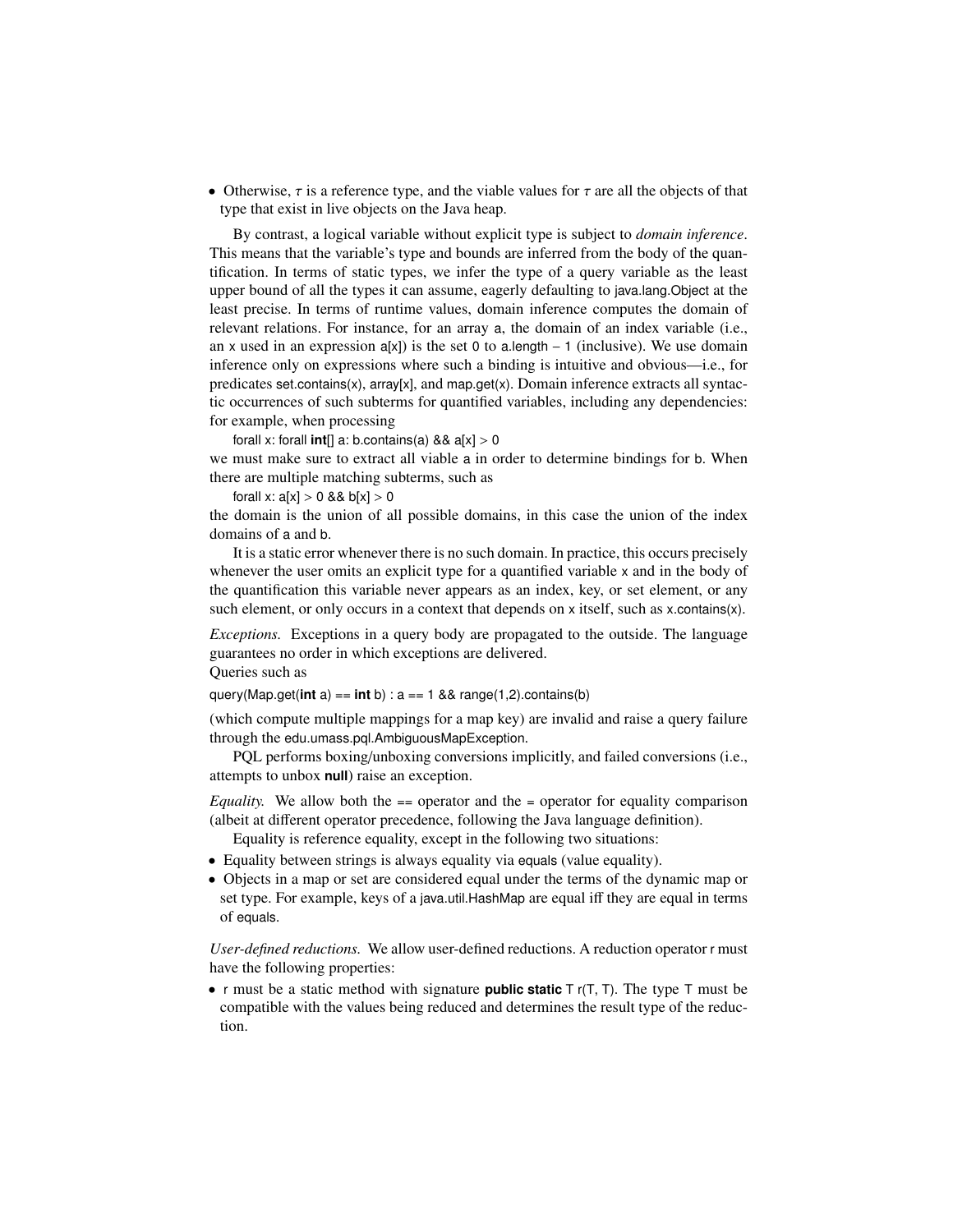- The type T must be unambiguous. This requirement is relevant when r is overloaded and type inference cannot determine a unique T.
- r must be associative. We distribute the reduction phase by having each core run reductions on part of the data, then merge the results of individual cores. Hence, our runtime system partitions reductions based on what hardware the program is run on. If r is not associative, we may get wrong results.
- r must be commutative. This is not technically required by our current implementation, as it merges the data in order. However, future implementations may choose other reduction orders.
- r must have a neutral element. If T is a reference type, the neutral element is always **null**. For primitive types, r must have a special-purpose Java annotation that specifies the neutral element.

User-defined reduction operators can violate both the parallelization properties (since their execution is sequential and can take arbitrarily long, although multiple are run in parallel) and the declarativeness of PQL. The language blindly trusts that such reductions respect the above stated properties, and chooses an evaluation plan based on this assumption.

# <span id="page-10-0"></span>3 Implementation and Optimization

Our current prototype implementation of PQL consists of a front-end compiler (integrated with the Oracle javac). Our implementation generates ASTs directly and leaves it to the javac backend to generate bytecode (which the JIT compiler may optimize further). The runtime support is currently entirely library-based, requiring no VM changes. However, specialized VM support can enable higher levels of optimization in the future. (E.g., by storing fields in random-access tables instead of contiguous objects, it may be more profitable to perform a query using such tables than using other participating relations.) In order to anticipate different back-ends in the future, and also to isolate the front-end language from back-end optimization techniques, we have introduced an intermediate language, PQIL. PQIL is a complex IL—here we discuss its essence and design rationale.

PQL is translated into PQIL and optimized using relational optimization techniques (similarly to an SQL query optimizer), with emphasis on interfacing with Java data and on parallelization. The minimal independent code unit in PQIL is a "join", which can be either a primitive join or a control structure. Control structures allow the sequencing of joins (i.e., conjunction) or combination of all their alternatives (disjunction). Consider the example query of Section [2.2](#page-6-0) for identifying a three-character word in a set of strings. We repeat the query below for ease of reference:

result = query(Set.contains(**byte**[] ba)):

exists i: data array[i] == ba && exists j: range(0, RECORD SIZE − 3).contains(j) && ba[j] == ((**byte**)'0') && ba[j+1] == ((**byte**)'1') && ba[j+2] == ((**byte**)'2');

This query is translated to the following PQIL representation:

Reduce[SET(?ba): ?result]: { JAVA TYPE<**byte**[]>(?ba); ARRAY\_LOOKUP\_Object(?data\_array; ?i, ?ba); ARRAY LOOKUP Byte(?ba; ?j, '0');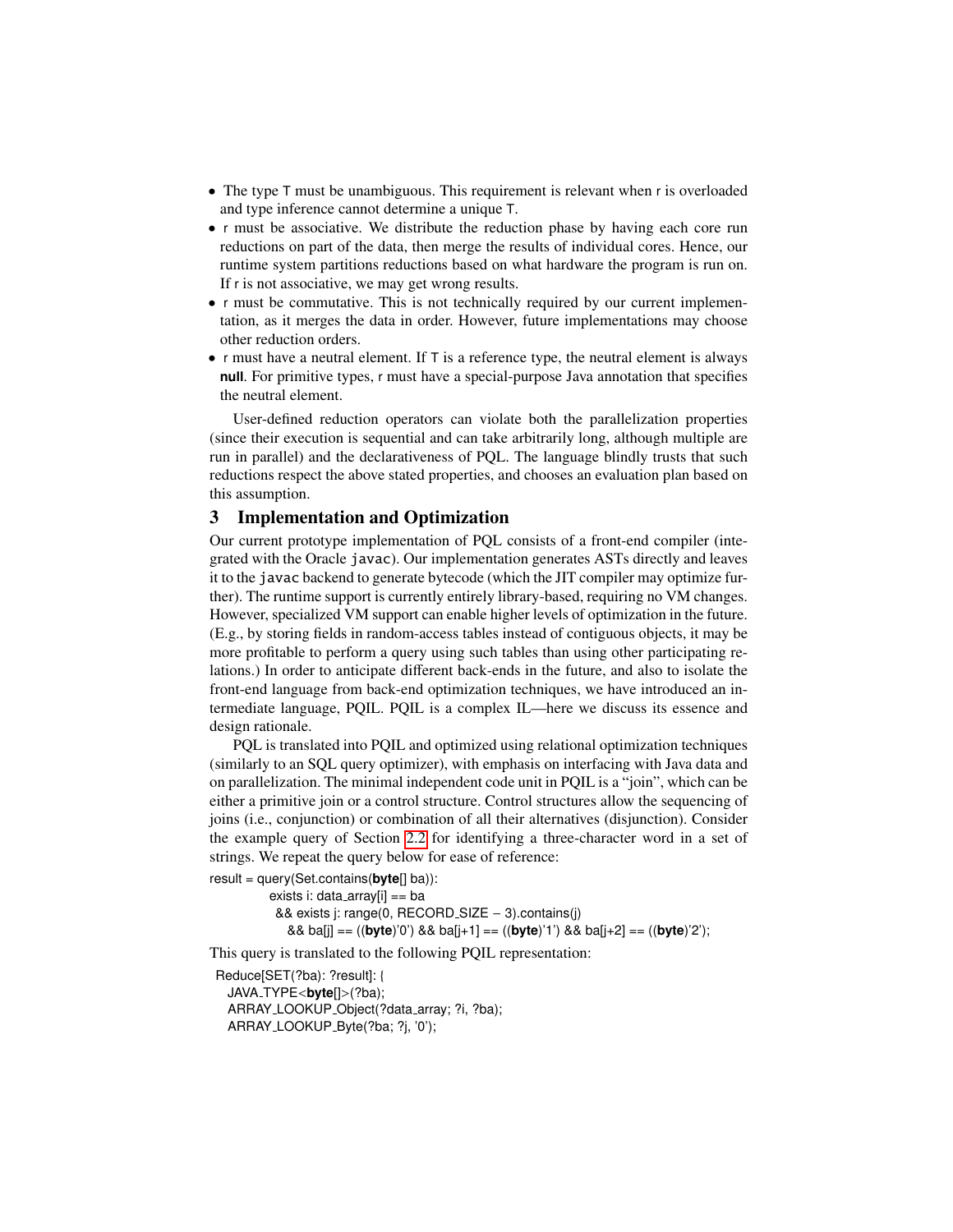```
ADD Int(?j, 1; ?i8);
ARRAY_LOOKUP_Byte(?ba; ?i8, '1');
ADD Int(?j, 2; ?i10);
ARRAY LOOKUP Byte(?ba; ?i10, '2');
INT_RANGE_CONTAINS(0, (RECORD_SIZE – 3); ?j);
```
The above is a reduction over the result of a series of joins that we consider in conjunction. Question marks as prefix indicate variables (named and temporary), all other identifiers are constants of one form or another. As can be seen, PQIL contains predefined predicates for all primitive expressions of the PQL language, turning evaluation of Q-expressions into relational joins. There are some 100 predefined predicates in total, covering types (e.g., JAVA TYPE<**byte**[]<sup>&</sup>gt; above), arithmetic (e.g., Add Int, BITOR\_Int), comparisons (e.g., LTE\_Int), array/set/map lookup operations (CONTAINS, INT\_RANGE\_CONTAINS, ARRAY\_LOOKUP\_OBJECT), and more.

At the outermost level, the translation of a PQL query always contains a reduction operation. Operations forall and exists, as well as constructing maps, sets, etc. are all translated into special-purpose reduction operators. In the above PQIL code, the first line indicates the reduction: we compute a set of all ba, which we write into a result. To compute ba, we consider the body: we locate all ba that satisfy the conjunction of all conditions specified below:

- "JAVA TYPE<**byte**[]>(?ba);": correct type.
- "ARRAY\_LOOKUP\_Object(?data\_array; ?i, ?ba);": contained in data\_array at index i (a variable that has no further purpose).
- "ARRAY\_LOOKUP\_Byte(?ba; ?j, '0');": at index j, ba has the character '0'.
- "ADD\_Int(?j, 1; ?i8);": j+1 = i8.

}

- "ARRAY\_LOOKUP\_Byte $(?ba; ?i8, '1');$ ": at index  $i8$ , ba has character '1'.
- "ADD\_Int(?j, 2; ?i10);": j+2 = 10.
- "ARRAY LOOKUP Byte(?ba; ?i10, '2');": at index i10, ba has character '2'.
- "INT\_RANGE\_CONTAINS(0, (RECORD\_SIZE 3); ?j);": j is contained in the range 0 through RECORD  $-SIZE - 3$ .

Here, RECORD SIZE − 3 is a Java expression— RECORD SIZE is not a query variable. Just as any other Java expression (however complex), it is a constant from the perspective of the query. Our query execution mechanism ensures that we compute the Java expression's value only once and cache it for the rest of query execution. (Recall that we make the assumption that queries do not have side effects, which is true modulo a few remaining effects "by design" such as OutOfMemoryExceptions, and user-defined reductors, which may violate our assumptions.)

The above list captures all constraints we want to have on ba, but the order of joining the 8 relations is crucial for performance. The order is determined by "access path selection", a standard optimization from the database literature [\[14\]](#page-24-6), to estimate the cheapest way to join the predicates together. The overall process involves a number of steps. We begin with domain inference, which in this case has no effect: no more restrictions on the values of the existential variable can be inferred. Next, we determine dependencies between joins and eliminate unused variables (such as i in our example, transforming ARRAY LOOKUP Object(?data array; ?i, ?ba); to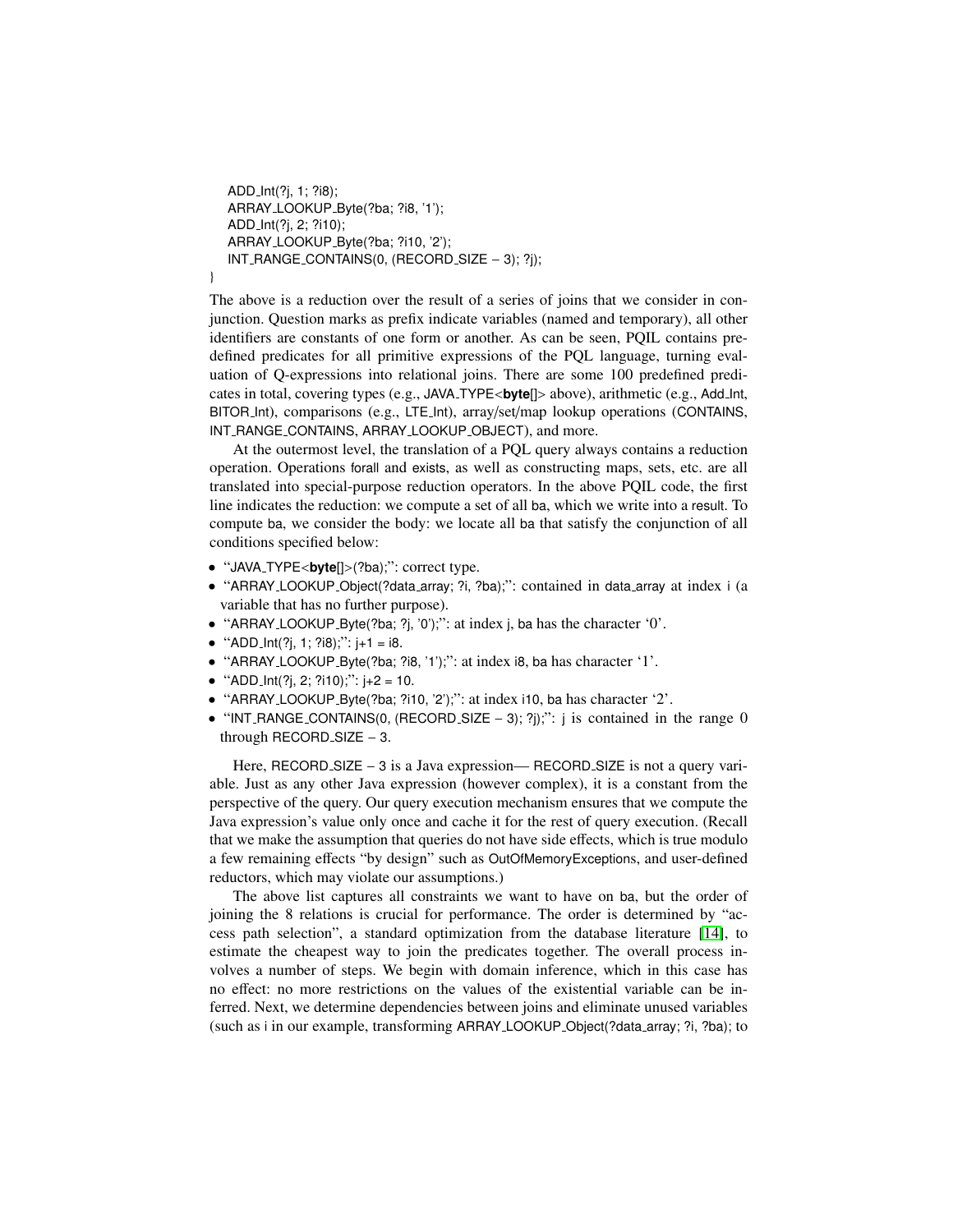ARRAY LOOKUP Object(?data\_array; \_, ?ba);). Finally, we compute an access plan, i.e., the order in which the components of the reduction's join should be executed. There are several concerns in selecting this sequence. For instance:

- We reason about indexing: in which order do we bind our variables? Section [2.2](#page-6-0) gives high-level examples of this challenge. In our IL, we write  $J(x)$  to indicate that J binds variable x. After access path selection, there must be no free variables remaining.
- We avoid relations that cannot be traversed in the current implementation. For instance, in the above PQIL block, the predicate JAVA TYPE<**byte**[]>(?ba); cannot form the beginning of the traversal: we have no way to enumerate all **byte**[] objects on the program heap without VM support, even if this were the most efficient way to evaluate the query. Therefore, the predicate can only appear at a position in the sequence where variable ba has been bound.
- Even if a relation can be traversed, it may not be parallelizable. For parallelization, each in-memory join object can expose an interface that allows (depending on the join itself) reductions such as our set computation to perform random access into the join. Queries that can be executed in parallel get a significant bonus during access path selection.
- We translate the query access plan into nested Java loops for later execution inside the VM (after JIT compilation and VM optimization of the bytecode). In practice, the outer loop is often parallel, hence it is important to have it be over a relation large enough to be profitably partitioned. It is also important to ensure good locality (e.g., accesses to consecutive, related data) for the computations in inner loops.

We represent each join in our intermediate language as a join object. There are three classes of join objects: primitive joins (such as ARRAY LOOKUP Object), composite joins (e.g., the above block of atomic joins, or the reduction), and "custom joins", which represent the custom generated code in the form of nested Java loops that we just described. This design gives us flexibility since it isolates the optimization logic from the runtime system implementation.

Note that our current implementation makes all scheduling decisions statically. In general, this may not be optimal; there are cases where dynamic information can make a significant difference between picking one option or another. Such dynamic information concerns mainly the size of relations and the distribution of values in a map or set (i.e., the likelihood of that a key will return a value, which determines the selectivity of a join). For example, when joining two maps over their key, it is preferable to iterate over the smaller map in the outer loop and perform lookups on the bigger map. PQIL has explicit primitives %SELECT PATH and %SCHEDULE to designate that the sequencing of joins in a block is to occur at a later phase and what information it can use. We currently do not use the dynamic access path selection facility because it only works with interpreted execution of our intermediate language (i.e., not with the nested loops execution model).

The PQIL implementation also integrates several optimizations. These include simple optimizations, such as elimination of redundant joins (e.g., two occurrences of the same primitive join in the same conjunctive block, or a type check that is statically known to be true, such as the JAVA TYPE<**byte**[]>(?ba) in our earlier example), or unification of joins (e.g., simplifying LOOKUP(m, k, ) and LOOKUP(m, k, v) to just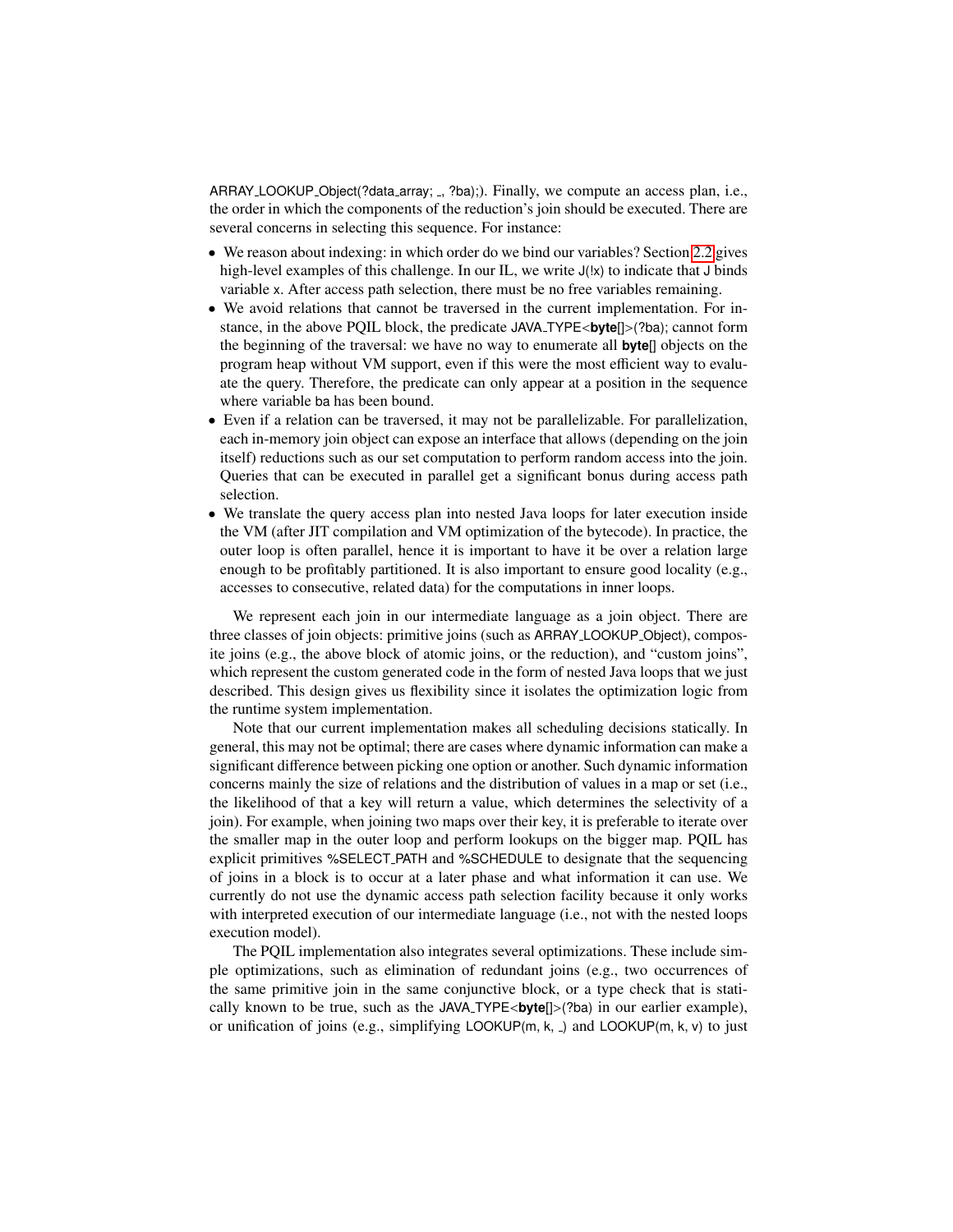LOOKUP $(m, k, v)$ ). There are also advanced optimizations for flattening and merging nested queries. For a good example, consider the query:

query(Map.contains(key) == newset):

newset == query(Set.contains(value)): array[value] == key;

This query inverts the mapping of an array, producing a map where all the array values become keys for the sets of all array indices where each value appears. In PQIL, this translates (after domain inference) into:

```
Reduce[MAP(?key, ?newset): !result]: {
   ARRAY_LOOKUP_Object(?array; _, !key);
   Reduce[SET(?value):!newset]: {
       ARRAY LOOKUP Object(?array; !value, ?key);
   }
}
```
which is correct but inefficient: we iterate over all entries in array to bind key, then in the inner reduction iterate over array *again* to find all the values that map to key.

PQIL flattens the nested queries by allowing *nested reductors* and an accompanying optimization. Nested reductors are only usable in the 'value' field of maps and default maps, where they provide a more compact notation for reductions such as the above: Reduce[MAP(?key, SET(?value)):!result]: { ARRAY\_LOOKUP\_Object(?array; !value, !key); } Note that the variable ?newset has completely vanished from the query. Furthermore, the query (rewritten in this form) can be executed in a single traversal over array, reducing the iteration time from quadratic to linear.

The condition for this optimization to apply is that we have a reduction of the form Reduce[MAP(?key, ?value):lresult1] { ...before... Reduce[R:lvalue]: body ...after... } such that *before* and *after* do not reference value. If this is the case, we rewrite to Reduce[MAP(?key, R):lresult1] { ...before... body ...after... }

# 4 Evaluation

We evaluate the efficiency of our prototype PQL implementation by applying it to a number of tasks from prior literature:

• *bonus*, the task of computing the salary bonuses of employees. This is a well-known example from the databases literature, employed, e.g., in Yang et al.'s map-reducemerge work [\[17\]](#page-24-7).

In this task we are given a set of employees such that each employee has an associated department and a set of accumulated bonuses. We compute a map from each employee to the total bonus, modified by a departmental modifier factor.

- *threegrep*, the example discussed in sections [2.2](#page-6-0) and [3,](#page-10-0) of finding all strings (in a set of 100-character strings) that contain the substring "012" [\[6\]](#page-24-3).
- *webgraph*, a task defined by Yang et al. [\[17\]](#page-24-7), in which we are given a set of documents and links between them: each document has a set of out-link objects, which identify the origin document and the document it points to. The task here is to identify the set of all documents that point to themselves via one point of indirection.
- *wordcount* is the task of computing the absolute numbers of occurrences of words in documents. We assume that the words have already been tokenized, stemmed etc., and are matched to a unique integer word ID. The result of this computation is a map from word IDs to the number of times they occur in a collection of documents.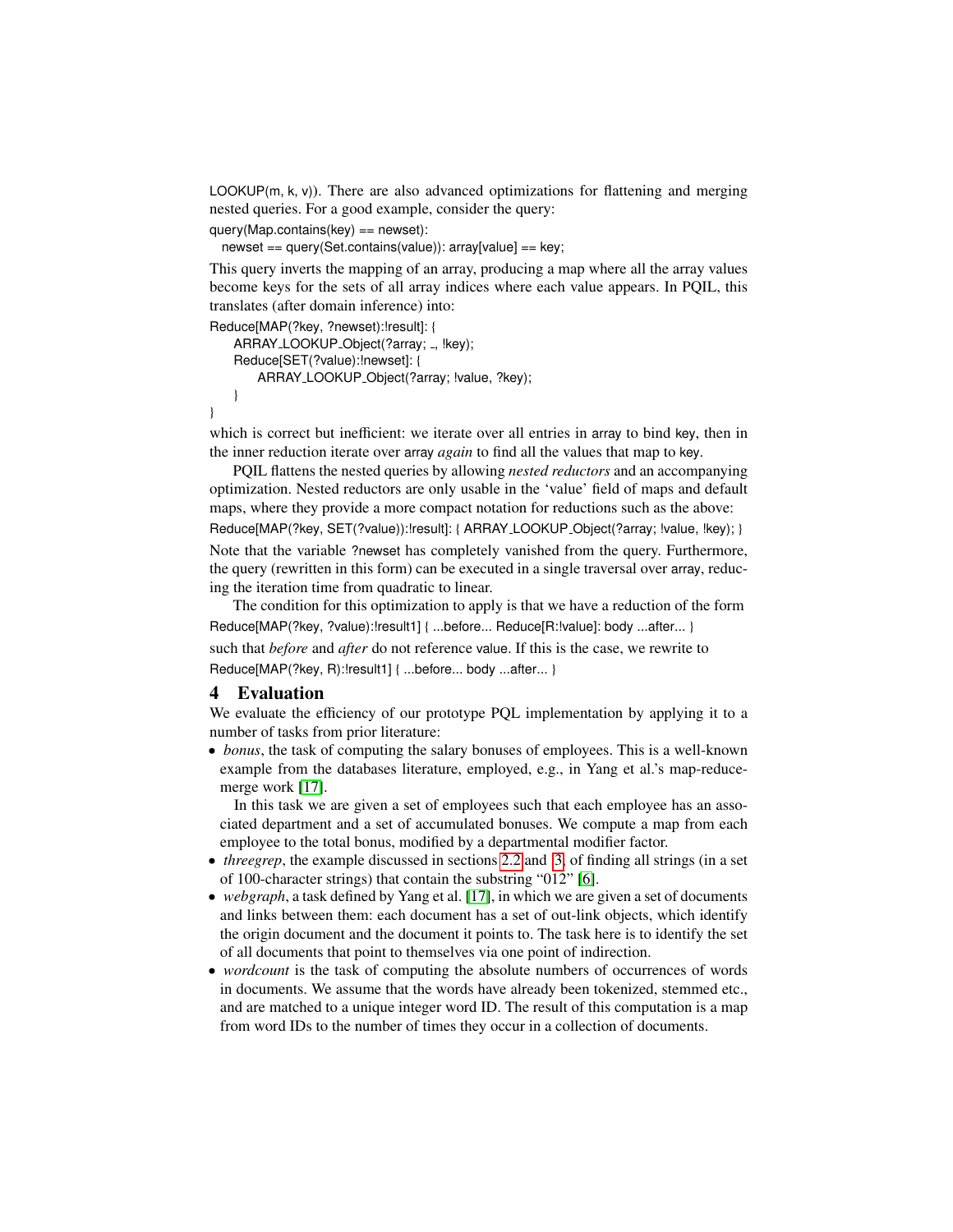We implemented each of the above tasks in several different ways:

- *pql*: As a PQL/Java query.
- *manual*: As a single-threaded Java method.
- *manual-para*: As multi-threaded, hand-optimized Java code.
- *sql*: As an SQL database query together with SQL database table configurations, both for Postgres and MySQL.
- *hadoop*: As a map-reduction running on the Hadoop framework.

SQL and Hadoop are not the most natural points of comparison technology-wise, but in conceptual terms they are the most closely related systems on Java that we are aware of.

In all of our implementations, we made sure to use the same container classes for results and intermediate computations, so as to not bias the evaluation results in that respect. We also used the same sources of data:

- *bonus* uses a set of employees and an array of departments. Bonuses are stored as a set as part of the employee object. *bonus* also stores an array of employees, indexed by employee number, which we use for the SQL and Hadoop implementations as well as for the manually parallelized version.
- *threegrep* uses an array of byte arrays to store the strings we are looking for.
- *webgraph* uses a set of document objects, each of which stores a set of link objects that contain references to the link target object. Document objects have unique IDs and are stored in an array, which we use for communicating with SQL and Hadoop, and for our manually parallelized implementation.
- *wordcount* uses the same representation as *webgraph* for documents, with each document containing an array of integers representing the words in the document body, in sequence.

Our manual and manually parallelized implementations were mostly straightforward, except as we note below. The manual implementations and the PQL implementations were the only ones that consistently used the 'canonical' data representation (i.e., sets for *bonus*, *webgraph*, and *wordcount*). All other implementations had to rely on auxiliary arrays/tables either for communication or for optimization (manually parallelized code). As a result, the SQL implementations shown are often simpler, but only because a single relation combines information from multiple Java data structures. The SQL version becomes significantly more complex if the translation code from Java is included. In contrast, the PQL implementation works directly on the Java structures, provides static type checking, and, arguably, is a better syntactic fit for everyday parallel tasks.

### 4.1 Benchmark implementation details

To understand the details of our benchmark implementations, it is helpful to recall some particulars of the systems we compare to. Hadoop processes all data as  $\langle key, value \rangle$ pairs. It first goes through a map phase, which maps  $\langle k,v \rangle$  to different  $\langle k2,v2 \rangle$ , then aggregates all v2 for the same k2 in the reduce phase, which produces (kOut,vOut) pairs.

SQL databases do not expose direct access to their database internals, but instead use the JDBC interface for database-to-Java connectivity. We made an effort to consistently employ best-practice idioms, such as always using batch updates for setting up and prepared statements for updates and queries.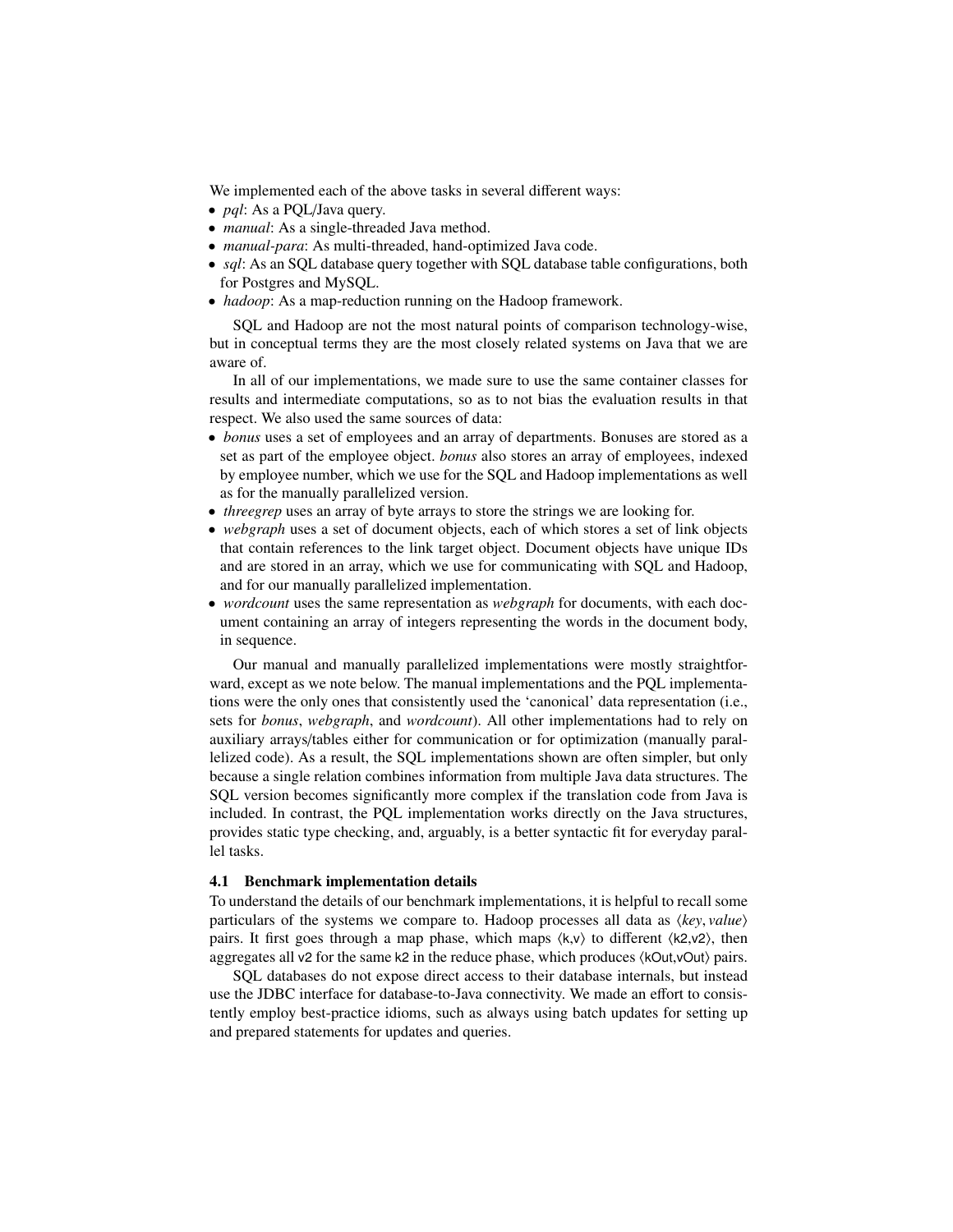*Bonus.* The PQL query for *bonus* is:

```
result = query(Map.get(employee) == double bonus):
          employees.contains(employee) &&
          bonus == employee.dept.bonus factor ∗
                (reduce(sumDouble) v:
```
exists Bonus b: employee.bonusSet.contains(b) && v == b.bonus\_base);

In the SQL implementation, we use three tables (employees, bonuses, departments) with suitable SQL types. The main SQL query is:

SELECT employees.eid, SUM(bonuses.base ∗ factor) FROM employees JOIN departments ON departments.did = employees.dept JOIN bonuses ON bonuses.eid = employees.eid GROUP BY employees.eid

(The SQL code shown here and later intends to illuminate the main component of the benchmark in terms of performance. It is not representative for conciseness comparisons, since it omits large amounts of scaffolding code to convert the data from and to Java structures.)

For the Hadoop implementation, we make the department table available and transmit employees via employee ID, followed by department ID, followed by a sequence of bonus values. (All these form the map key, with a constant value—we encode the set of the other implementations into a Hadoop map.) The mapper sums up bonus values, looks up the department and multiplies. The reducer merely aggregates.

In our manually parallelized version of this benchmark we pre-allocated a result hash map to a sufficient size to avoid having to resize the map. Furthermore, we arranged for the employee hash method to map each key to a unique bucket in the table. This allowed us to have our parallel threads write to the same result table without contention.

*Threegrep.* We have already seen the PQL query for *threegrep* in Section [2.2.](#page-6-0) For the SQL implementation, data are stored in single table, as string ID (for communicating with Java heap) and char string. The core query is (for Postgres, with a slight difference for MySQL):

SELECT id FROM data WHERE (POSITION ("012" IN BODY) > 0)

This is a particularly friendly benchmark for SQL implementations. Once the data setup is complete, the above query is quite simple, with explicit support in the language for substring matching.

The Hadoop implementation uses an input map with key-value pairs of the form  $\frac{1}{\epsilon}$  (string-id:int, string:byte string). The mapper outputs IDs of matching strings, and the aggregator does a straightforward aggregation.

In our manually parallelized implementation we used a synchronized result table shared among the worker threads.

*Webgraph.* The PQL query for *webgraph* is:

result = query(Set.contains(Webdoc doc)):

documents.contains(doc) &&

exists link: doc.outlinks.contains(link) &&

exists link2: link.destination.outlinks.contains(link2) && link2.destination == doc;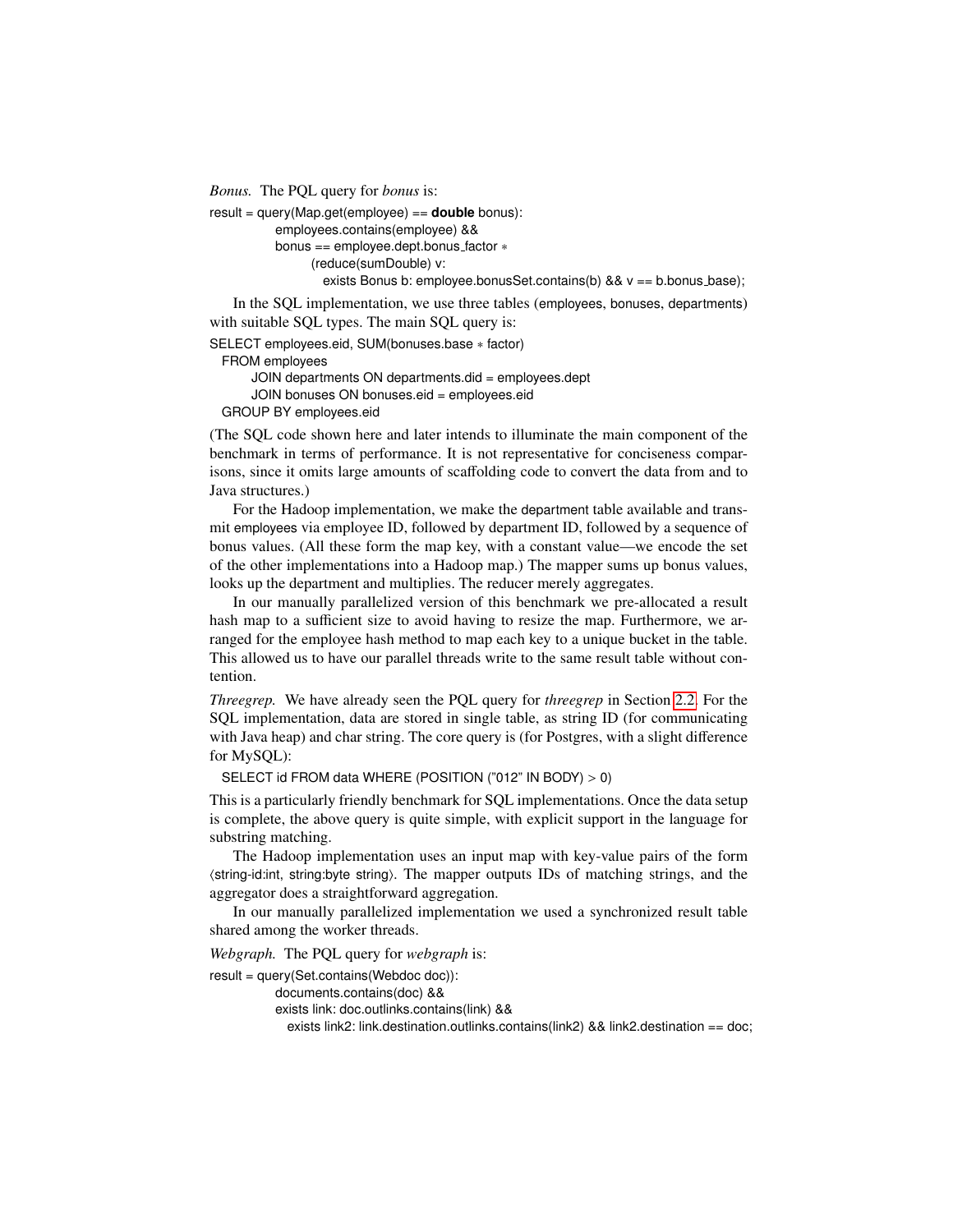|              |            | Lines of Java code |                                                                    |     |    |  |  |  |  |
|--------------|------------|--------------------|--------------------------------------------------------------------|-----|----|--|--|--|--|
|              |            |                    | benchmark  size (# objects)  manual manual-parallel Hadoop SQL PQL |     |    |  |  |  |  |
| <b>bonus</b> | 2,360,000  |                    | 50                                                                 | 130 | 48 |  |  |  |  |
| threegrep    | 800,000    |                    | 46                                                                 | 60  |    |  |  |  |  |
| webgraph     | 92,000,000 | 13                 | 50                                                                 | 105 | 39 |  |  |  |  |
| wordcount    | 92,000,000 |                    | 98                                                                 | 93  | 38 |  |  |  |  |
|              |            |                    |                                                                    |     |    |  |  |  |  |

<span id="page-16-0"></span>Fig. 2. Summary of our experimental setup, including heap size (approximate, due to randomization) and non-comment non-whitespace lines of Java code, excluding syntactic overhead from our benchmarking and import declarations, but including any encoding or decoding overhead required by the framework.

The SQL implementation consists of three tables: webdocs (with IDs), links (source ID, target ID, link ID), and words (owner-webdoc-id, offset-in-doc, word-id). (The words table is used for the next benchmark, *wordcount*.) The SQL query is:

SELECT links.source FROM links

JOIN links as links2

ON links.destination = links2.source AND links2.destination = links.source;

For Hadoop, we provide tuples (document-id, array-of-referenced-documents) to the mapper, i.e., we flatten the link set to become part of the document during preprocessing. As output, the mapper produces one pair of each for  $\langle$ src-doc, target-doc $\rangle$  as well as htarget-doc, −1− src-doci. (The use of negative 'id's serves to encode inlinks and outlinks differently.) The reducer aggregates all data for the same document and stores everything in a hashmap. If the reducer encounters both a link to 'd' and a link to '−1− d', it knows that we have a circle through 'd' and emits the current document.

*Wordcount.* The PQL query for *wordcount* is:

result = query(Map.get(**int** word id) == **int** idf **default** 0):

idf == reduce(sumInt) one over doc:

one == 1 && documents.contains(doc) && exists i: doc.words[i] == word id;

The SQL setup is the same as in *webgraph* but only uses the words table in a simple query:

SELECT word, COUNT(docid) FROM words GROUP BY word

The above illustrates our earlier point about PQL using the canonical representations of data, while the SQL and Hadoop implementations can use auxiliary data structures. The words table combines both the documents and the words structures in the PQL implementation. This representational simplification permits a very concise SQL query, but comes at a cost in run-time and code size during setup.

The Hadoop implementation is straightforward, with the mapper input in the form (doc-id, words-as-int-array), mapper output as (word-id, counts-of-word-in-doc), and re-ducer output (word-id, aggregate-counts-of-word). Figure [2](#page-16-0) summarizes our experimental setup. We note that PQL is significantly more compact than any of the parallel alternatives, even though we often broke up our query expressions generously across multiple lines of code, for readability. We did not do the same for SQL: since SQL statements are encoded as strings in Java, formatting them is inconvenient.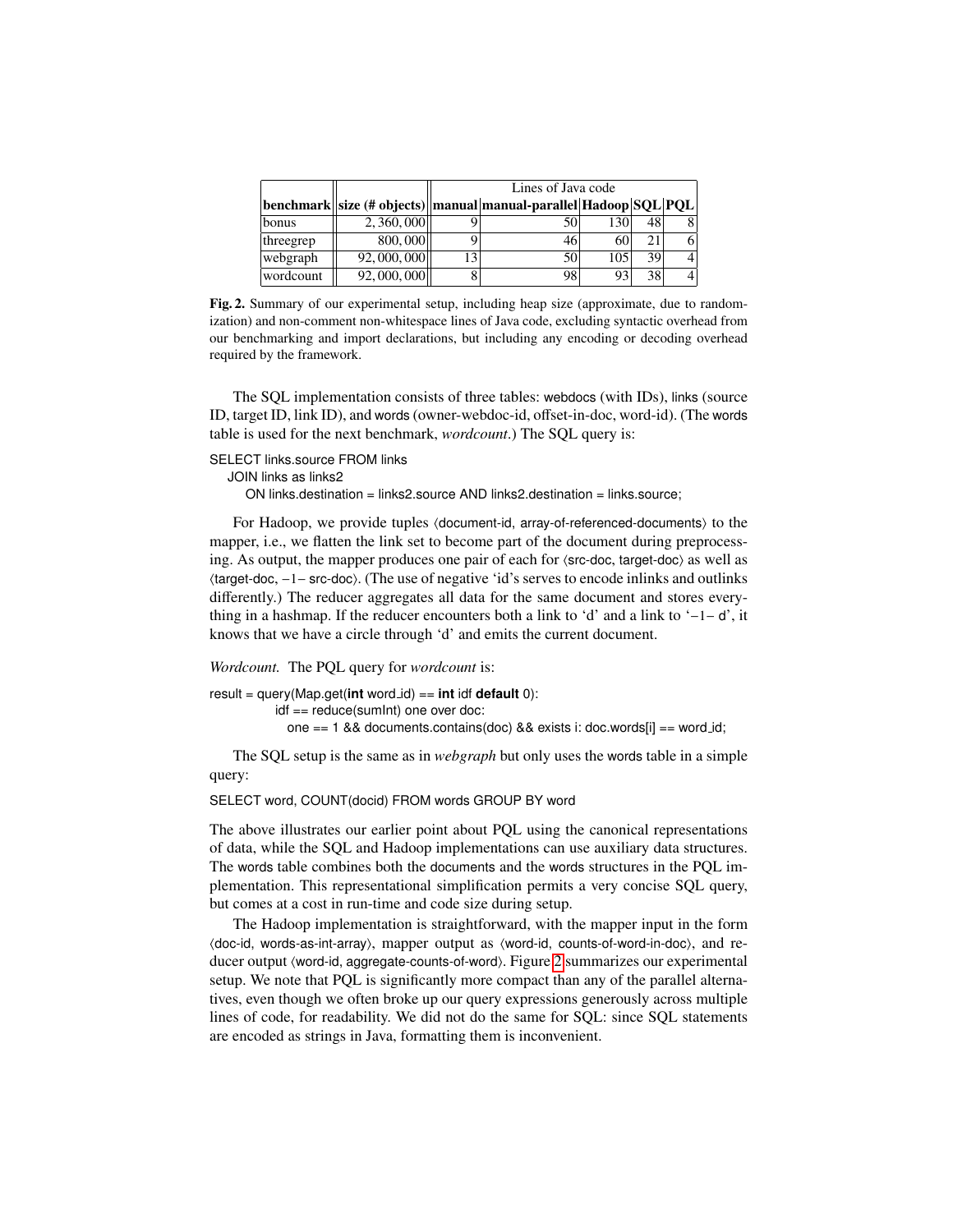#### 4.2 Configuration

We ran our experiments on a Sun SPARC64 (Sparc v9) Enterprise-T5120 system, with 8 cores at 8 SMT threads each, and a dual 6-core Intel Xeon X5650 machine. As runtime we used the native Java 1.7.0-01 on Sun and 1.6.0 26-b03 on Intel, configured to preallocate 2 GiB of RAM. For our Hadoop experiments we used the most recent release, Hadoop 0.20.205.0. Our SQL experiments we conducted both on PostgreSQL 8.3.1 and MySQL 5.1.46. The databases were set up to run locally, with no special tuning parameters except as mentioned in the previous section.

*PQL compiler and runtime.* We configured our PQL runtime for its default execution model. In this setup, our runtime executes the body of a reduction in parallel, with each evaluation thread processing a slice of the index space the reduction body has to iterate over. Once a thread has finished its own slice of the 'embarrassingly parallel' initial computation, it follows a pre-assigned merge procedure in which it waits for and merges the results of other threads, in a binary tree fashion: on every round, each thread synchronizes with one other thread to merge their results, and one of them goes on to the next round for further merging. This guarantees that there are precisely *n* merge steps. We use no further synchronization.

We also enabled all optimizations in our compiler, specifically redundant join elimination, access path selection, and the nested join optimization and translation to Java code (rather than interpretation).

#### 4.3 Measurement results

Figures [3](#page-18-0) and [4](#page-19-0) (for the Intel and Sun architectures, respectively) summarize the running times of our PQL implementation on the four benchmarks. The run-times vary from around 100 ms (threegrep on Intel) to roughly half a minute (webgraph on SPARC). Our graphs only show curves for the PQL, manual (single-threaded) and manual-para (hand-optimized multithreaded) versions. The Hadoop and SQL curves are excluded since they skew the results and interfere with their visualization. Hadoop and SQL consistently suffer from low overall performance due to the cost of transferring data back and forth between different heaps and converting it between representations. For reference, we show, in log-scale, the performance of all six implementations for a singlethreaded run (i.e., running on a single core, even for the parallel versions) of *threegrep*, in Figure [5.](#page-20-0) For this benchmark we reduced the size of *threegrep*'s data to  $\frac{1}{10}$ th.

It is clear that the SQL and Hadoop implementations do not perform at nearly the same level as techniques for running in the same memory space. For native heap execution, setup and result transfer time are negligible. For Hadoop, setup time is small, since we translate values to efficient binary representations, but for both SQL implementations it is prohibitive, most likely due to the necessity of (de)serializing to and from text. Without this overhead MySQL comes within an order of magnitude (but still several times slower) of our native implementations. We chose *threegrep* as a representative benchmark since it is comparatively small and reports only a few dozen results, permitting negligible result transfer cost (which we do not report separately). Our measurements for larger benchmarks are comparable or worse for SQL, though Hadoop improves (relatively speaking), e.g., Hadoop on regular *threegrep* is "only" 25× slower than our baseline, compared to  $84\times$  at reduced benchmark size. Measurements with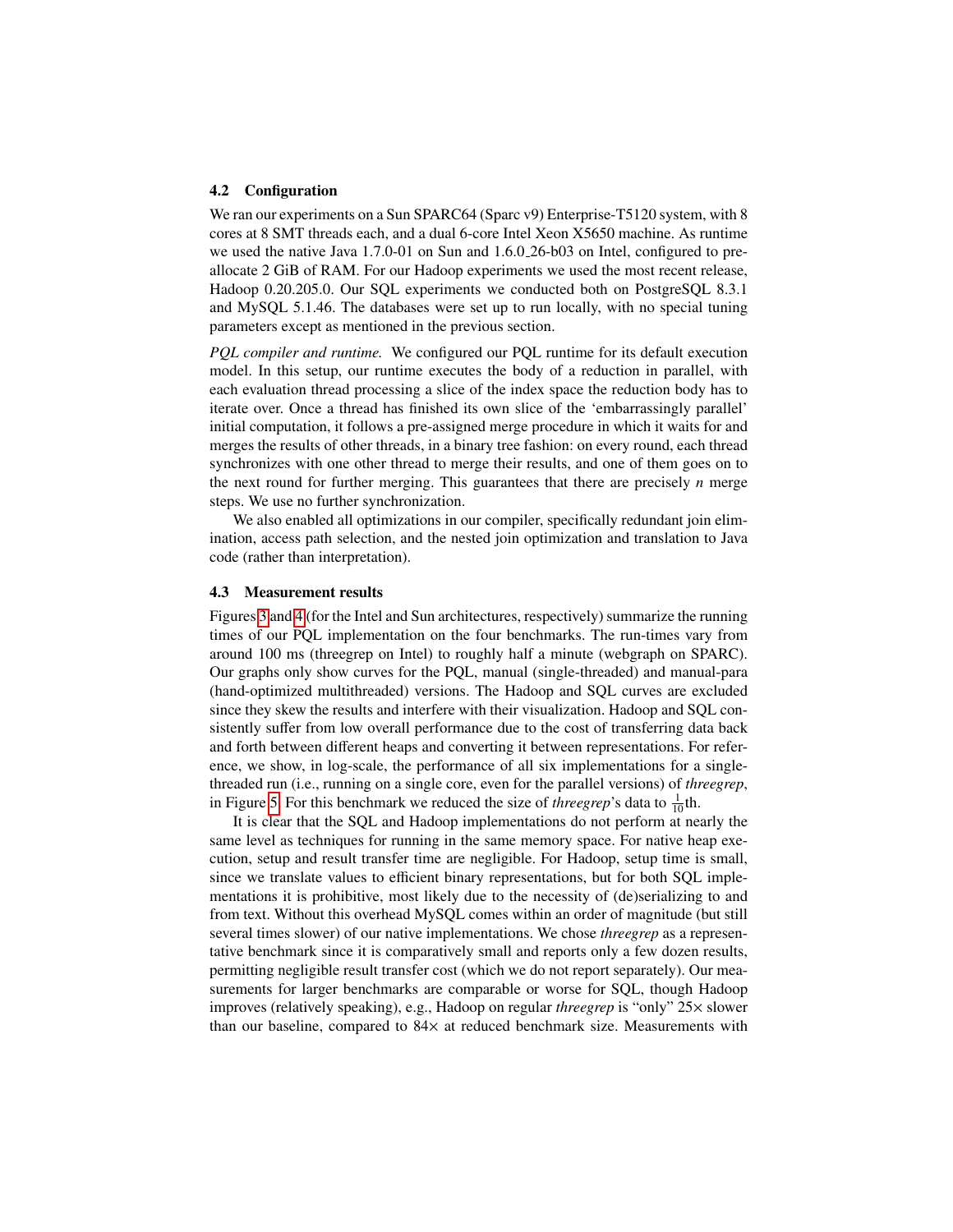

<span id="page-18-0"></span>Fig. 3. Results for Intel architecture.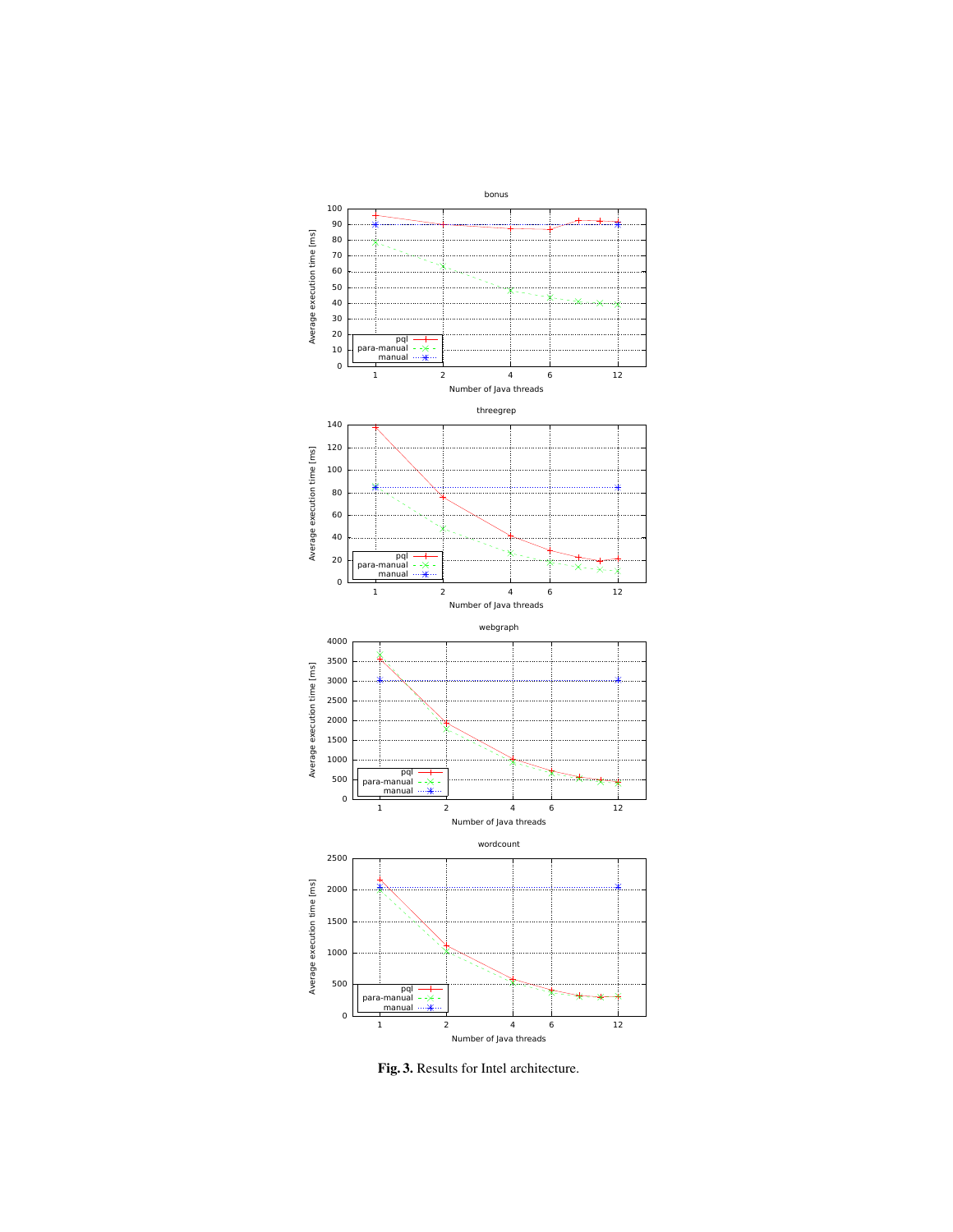

<span id="page-19-0"></span>Fig. 4. Results for Sun architecture.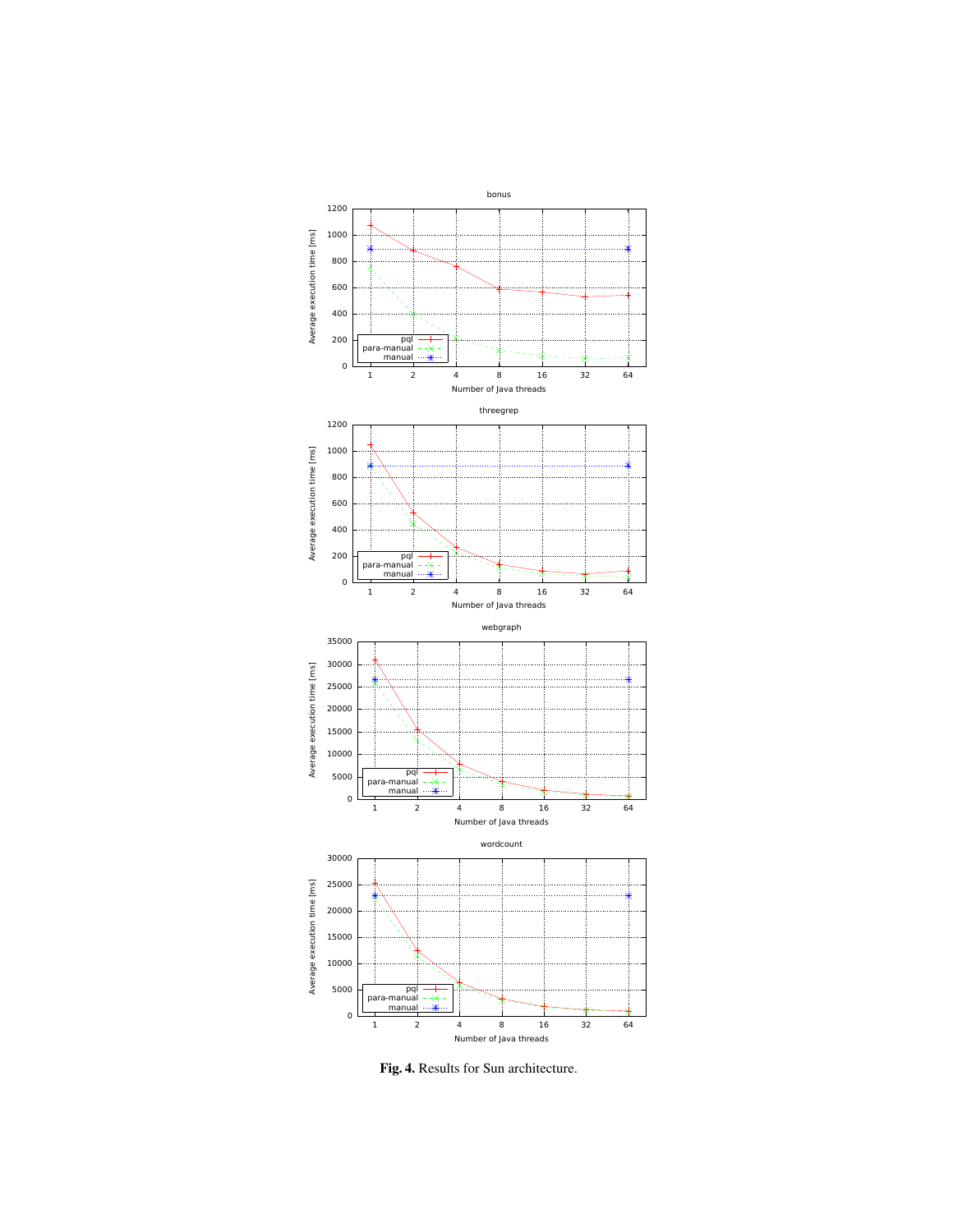

<span id="page-20-0"></span>Fig. 5. Results (runtime in ms), in log-scale for all implementations, single-threaded (i.e., on one core only) run of *threegrep* on the Sun architecture. Lighter segments in the bars show setup overheads (i.e., initialization time)—these are large enough to be discernible only for SQL implementations. The figure contains error bars that are non-discernible at this scale.

multithreaded Hadoop show slight improvement, but not enough to be discernible at the scale of Figure [5.](#page-20-0)

On the more interesting topic of PQL performance compared to manually tuned Java code, we see that the PQL implementation scales in roughly the same patterns as manual code, and nearly matches manual code performance. For *webgraph*, *wordcount*, and *threegrep*, the performance of PQL is strong on both architectures. The remaining benchmark, *bonus*, scales less ideally. The culprit is contention and the high cost of merging results, which dominates the cost of producing the per-processor results. As we described earlier, the manual implementation of *bonus* exploits knowledge about the amount of results it will produce, to pre-allocate a table of the right size and avoid all locking. Such powerful manual optimizations are hard for compilers to reason about or devise. This low-level optimization is particularly important for *bonus* because of its otherwise simple computation. In the PQL implementation, the merge component becomes comparatively bigger than the embarrassingly parallel computation component. At 64 threads, the runtime overhead of a merge is 5.64 for *bonus* (i.e., merge cost is over 5 times as high as computation cost)! (Comparatively, this overhead is 0.01 for *webgraph* and *wordcount*.) The merge overhead thus overrides much of the benefit of parallelization. On Intel, the effect is more pronounced, especially once we exceed 6 threads and start using simultaneous multi-threading.

Wordcount depends critically on our nested join optimization (Section [3\)](#page-10-0): This optimization merges the blocks of joins of inner and outer reduction and thus gives us greater freedom during access path selection. In practice, this allows us to traverse over all documents as the outermost loop, allowing each worker thread to analyze a subset of documents. Without the inner reduction optimization, the only viable outermost loop would be over all array indices in all documents, which means that each thread would have to touch (a slice of) each document. We validated that this rejected access path would parallelize poorly.

For completeness, we list PQL and manually parallelized overhead compared to the baseline, together with the speedups (inverse overhead) observed for PQL, in Figures [6](#page-21-0) and [7.](#page-21-1)

Overall, the experiments show how *casual in-memory tasks can benefit from PQL, making seamless declarative parallel processing possible* in the middle of a Java application. Achieving the observed level of performance is the result of significant optimiza-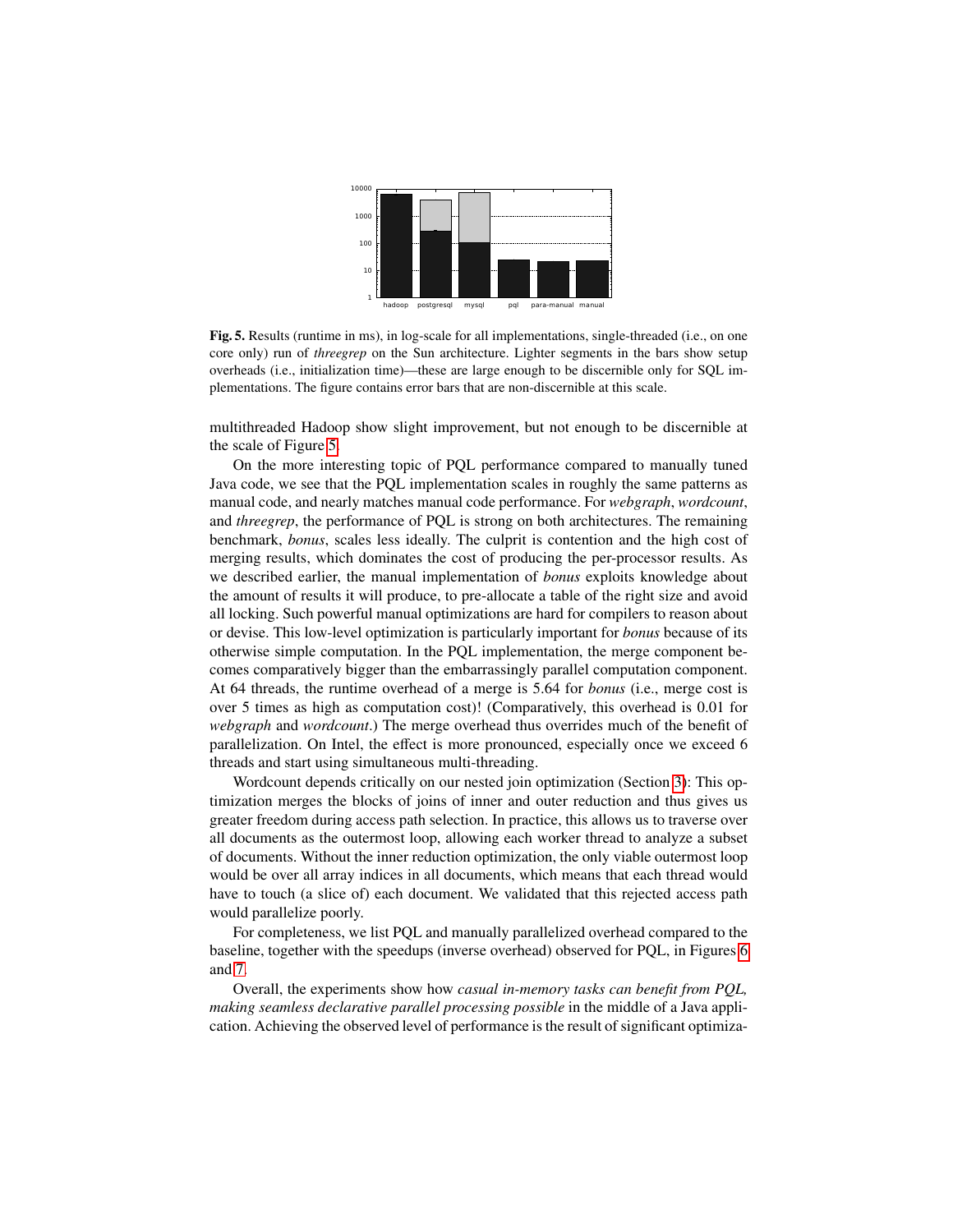| Overhead over manual |  |                               | PQL speedup |  |  |  |                 |                                                                                                                                                                                                                                                                                                                                                 |  |
|----------------------|--|-------------------------------|-------------|--|--|--|-----------------|-------------------------------------------------------------------------------------------------------------------------------------------------------------------------------------------------------------------------------------------------------------------------------------------------------------------------------------------------|--|
|                      |  |                               |             |  |  |  | 10 <sup>1</sup> | 12                                                                                                                                                                                                                                                                                                                                              |  |
|                      |  |                               |             |  |  |  |                 |                                                                                                                                                                                                                                                                                                                                                 |  |
|                      |  |                               |             |  |  |  |                 |                                                                                                                                                                                                                                                                                                                                                 |  |
|                      |  |                               |             |  |  |  |                 |                                                                                                                                                                                                                                                                                                                                                 |  |
|                      |  |                               |             |  |  |  |                 |                                                                                                                                                                                                                                                                                                                                                 |  |
|                      |  | $ b$ enchmark $ $ para-manual | POL/1       |  |  |  |                 | $1.14 + 0.00\sigma  0.94 + 0.00\sigma   0.94  1.00  1.03  1.03  0.97  0.97  0.98$<br>$0.99 + 0.00\sigma  0.61 + 0.00\sigma   0.61  1.11  2.03  2.95  3.73  4.33  3.93$<br>$0.82 + 0.00\sigma  0.85 + 0.00\sigma   0.85  1.56  2.95  4.20  5.33  6.12  6.83$<br>$1.03 + 0.00\sigma  0.95 + 0.00\sigma  0.95  1.83  3.51  5.00  6.35  6.78  6.72$ |  |

<span id="page-21-0"></span>Fig. 6. Overhead and speedup measurements on Intel.

|           | Overhead over manual                                                                                                                                  |       |  | PQL speedup  |  |  |    |                 |      |  |
|-----------|-------------------------------------------------------------------------------------------------------------------------------------------------------|-------|--|--------------|--|--|----|-----------------|------|--|
|           | benchmark  para-manual                                                                                                                                | POL/1 |  | $\mathbf{2}$ |  |  | 16 | 32 <sup>1</sup> | 64   |  |
| bonus     | $0.83 + 0.00\sigma  1.20 + 0.00\sigma   0.83   1.02   1.18   1.52   1.58   1.69 $                                                                     |       |  |              |  |  |    |                 | 1.66 |  |
| threegrep | $\left  \frac{0.99 + 0.00\sigma}{1.18 + 0.00\sigma} \right  0.85 \left  1.68 \left  3.32 \left  6.39 \right  10.01 \left  13.27 \right  \right. 9.91$ |       |  |              |  |  |    |                 |      |  |
| webgraph  | $0.97 + 0.00\sigma$ 1.17 + $0.00\sigma$ 0.85 1.71 3.39 6.68 12.98 23.16 35.61                                                                         |       |  |              |  |  |    |                 |      |  |
| idf       | $0.98 + 0.01\sigma  1.11 + 0.00\sigma   0.90  1.84  3.60  7.04  12.78  19.63  24.73$                                                                  |       |  |              |  |  |    |                 |      |  |

<span id="page-21-1"></span>Fig. 7. Overhead and speedup measurements on Sun.

tion in the PQL back-end—our original unoptimized implementation (also exploiting parallelism) was more than 10 times slower.

## 4.4 Discussion

In practice, applications that rely on databases usually store data separately from the Java heap. Doing so in our context would have eliminated the setup cost (though not the query transfer cost). However storing data in databases comes at the price of a semantic gap between Java and the data representation: we cannot add methods to database tables, refactor them in a Java IDE or write unit tests for them easily. The semantic gap extends to the language. We found SQL and PQL to be the languages with the most concise ways to express the computations we were interested in. However, SQL operates on database tables, not sets, maps, objects, and arrays; we thus found it to be an imperfect match for the queries we wished to express. As we saw in Table [2,](#page-16-0) the programmatic cost of bridging this semantic gap can be considerable. PQL/Java avoids the gap altogether, making declarative parallel programming easy for everyday tasks.

We found (not unexpectedly, but to a larger degree than expected) that Hadoop is not designed for data processing at such a (comparatively) fine-grained scale, i.e., for data that fits into a single computer's memory. For such tasks, we found Hadoop's overhead to be prohibitive. The amount of implementation work needed to communicate with Hadoop efficiently was significantly greater than the amount needed for SQL, since not all queries fit obviously into a map-reduce framework (esp. *webgraph*'s).

For a fair comparison, we should note that Hadoop and SQL databases provide additional features, specifically persistence layers, that are beyond the scope of PQL. However, our experiments suggest that programmers who do not need such persistence and are only interested in efficient, parallelizable queries that fit within the Java heap have much more to gain from PQL than from (mainstream, unspecialized) SQL database engines or Hadoop.

# 5 Related Work

It is virtually impossible to be comprehensive when describing related work in parallel languages. There have been numerous and quite diverse approaches, spanning multi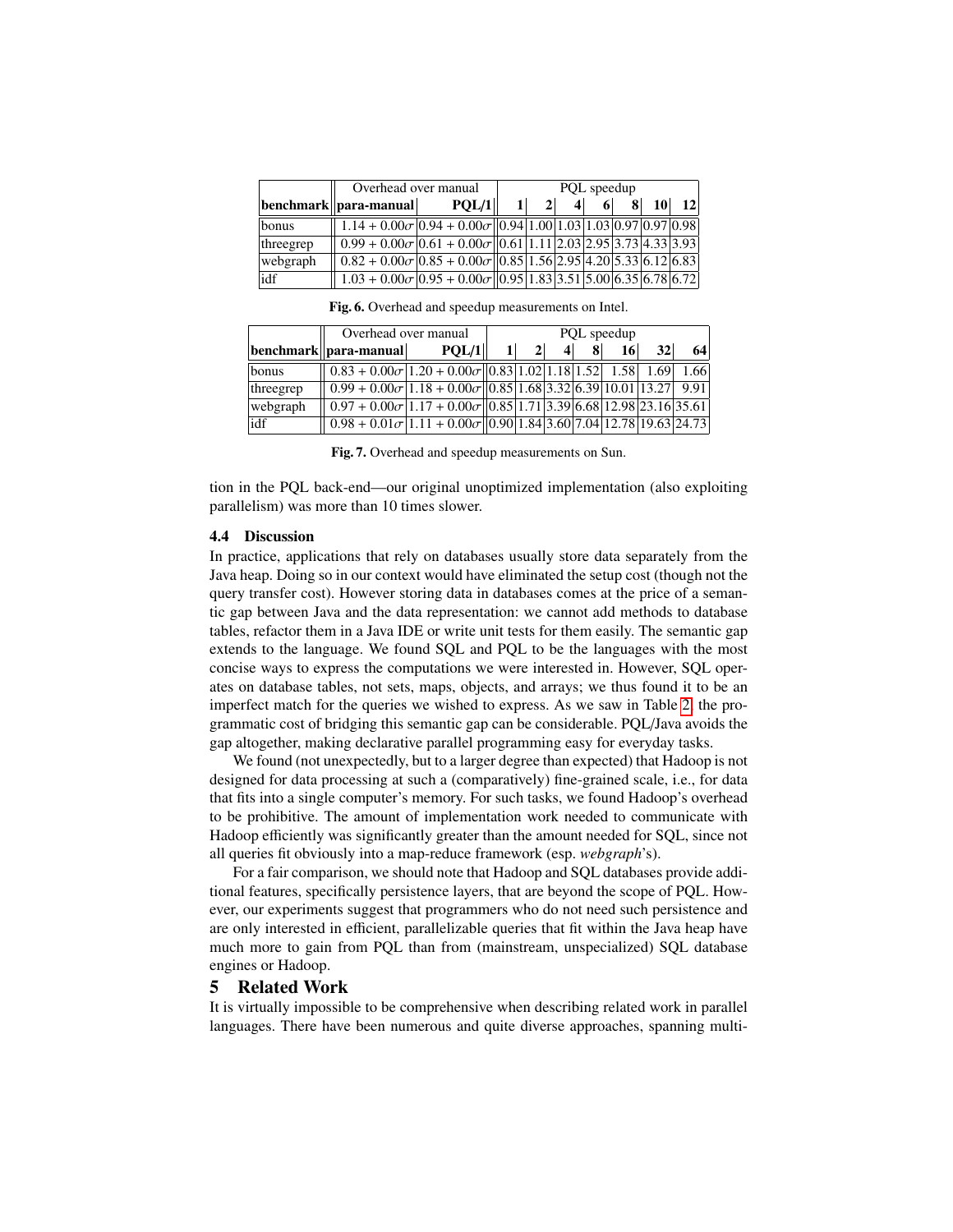ple decades. Compared to all of them, the distinguishing feature of our work is that it promotes purely declarative extensions for parallelism, yet keeps the close integration between the declarative sub-language and the sequential host language, with both operating on the same data.

In terms of programming model, the PQL/Java approach can be viewed as mapreduce-on-steroids. Map-reduce computations have a simple, fixed structure that is an easy-to-express special case of our declarative language. PQL/Java generalizes this to offer a full logic-based language in which complex program flows can be expressed and automatically parallelized/optimized. For instance, instead of a plain map-reduce-like structure, an application in our system can have a forall-exists-forall structure, examining combinations of existing data structures and not just mapping over a single one. This need has already been identified in the map-reduce domain. For instance, Google recently introduced the FlumeJava library [\[4\]](#page-24-8), which supports "a pipeline of MapReduces". In terms of control-flow structures, this is again a special case of our declarative language: the parallel program structures expressible in FlumeJava can also be expressed in PQL/Java. Furthermore, our approach has a much higher-level nature, as it allows aggressive automatic optimization—a direction that FlumeJava begins to pursue with fusion-like parallel loop optimizations, but cannot exploit to nearly the same extent. Of course, directly comparing to specific map-reduce facilities is not appropriate, because the focus of our work is quite different: PQL/Java only targets shared-memory parallelism,<sup>[5](#page-22-0)</sup> while map-reduce libraries are distinguished by their support for distributed, fault-tolerant parallel computations.

Relational databases also have the declarative flavor of the PQL/Java approach, and there is intense research and practical interest in integrating support for relational queries into mainstream programming languages. Microsoft's LINQ and its parallel version, PLINQ [\[8\]](#page-24-9), are some of the best known such facilities. We already discussed how the design of PLINQ is explicitly not as declarative as that of PQL/Java. Furthermore, we believe that SQL-like syntax is a mismatch for general purpose parallelism: expressing an arbitrary computation with SQL operators such as select, project, join, and difference is awkward. In contrast, we offer a language that has a much more explicit looping structure (forall and exists loops), and an optimizer that leverages the accumulated knowledge from database optimizers, while also understanding the structure of first-order logic sentences. Finally, mainstream relational database engines, such as MySQL and Postgres, do not offer parallelization of a single query, although they support parallel execution of separate queries. This is another example of how applying relational techniques to the usual objects of a Java heap decisively changes the language implementation tradeoffs: Intra-query parallelization makes sense for read-only in-memory data, but less so for traditional transactions in a real database.

In terms of language support for parallelism, there is a multitude of designs that are impossible to cover exhaustively, but follow lines quite distinct from our work. These designs can be as simple as libraries for task-parallelism (e.g., offering a "parallel-for"

<span id="page-22-0"></span><sup>&</sup>lt;sup>5</sup> The language is designed with the prospect of distributed execution in mind, for future incarnations. The current implementation is for shared-memory machines, however. Other parallel languages—e.g., Fortress [\[1\]](#page-24-10)—follow the same pattern of starting from shared-memory but designing with an eye for distribution as well.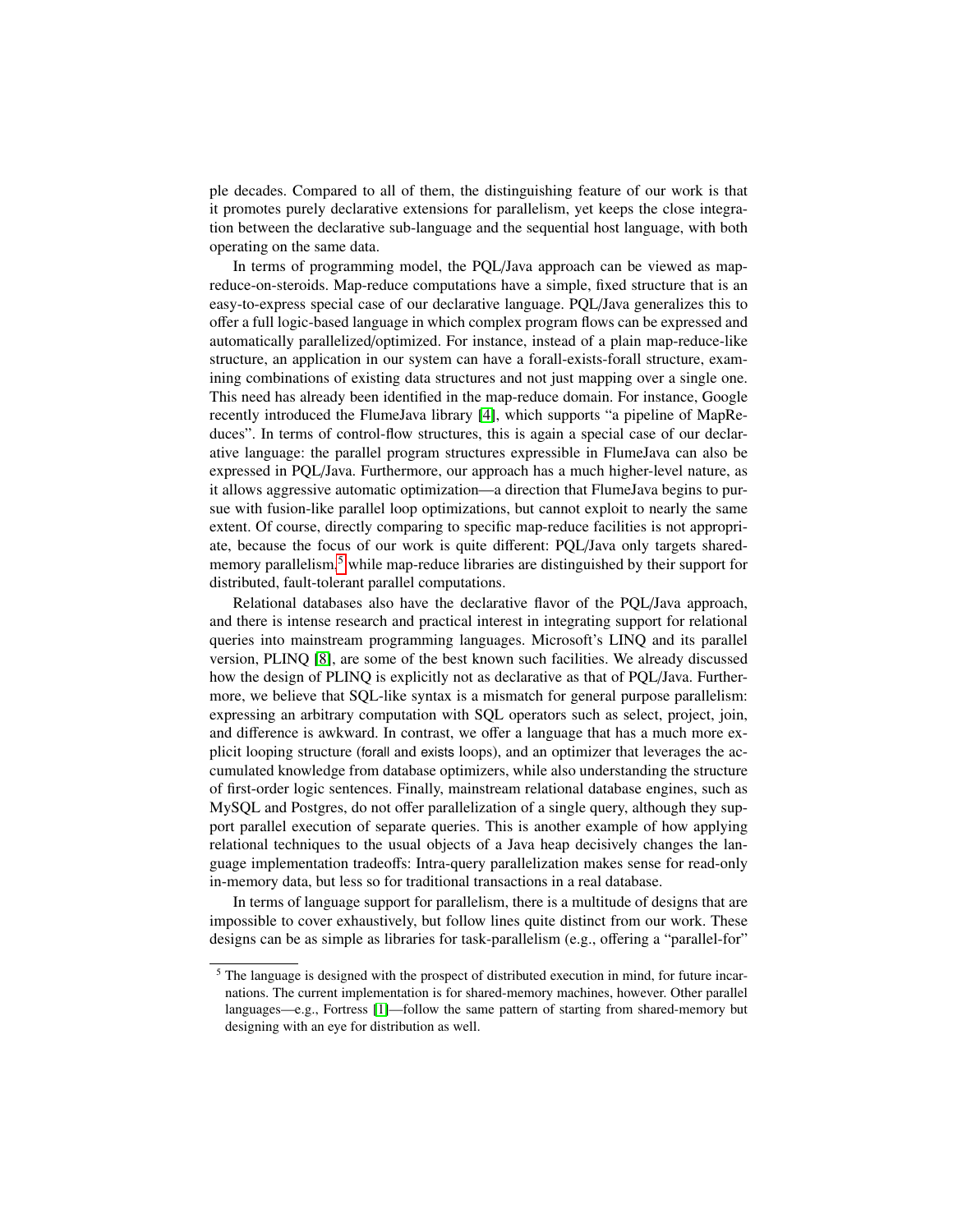primitive [\[12\]](#page-24-11)) and as complex as entire languages for matrix computations, media processing, stream processing, etc. [\[15,](#page-24-12)[3,](#page-24-13)[10\]](#page-24-14). Compared to the former, our approach aims to be higher-level, due to the declarativeness of parallel computation. That is, taskparallel libraries only hide the specific mechanisms for parallelism but do not otherwise help address the inherent difficulty of parallel programming. The user is still burdened with structuring the parallel program and little optimization takes place automatically, unlike in PQL/Java. Compared to domain-specific mechanisms for parallelism, our approach is explicitly unifying, with a general declarative language for a substantial subset of all parallel programming tasks.

Finally, PQL/Java is conceptually related to languages that emphasize concurrency and avoid imperative features. It is not a new observation that declarativeness is a good match for parallelism. For instance, the "Declarative Aspects of Multicore Programming" (DAMP) workshop has been held since 2006 and has hosted the presentation of several approaches relating to declarative support for concurrency. Past approaches, however, are typically less general or less declarative than our pure logicbased approach—we offer the first approach that is completely declarative (based on first-order logic, which is truly a specification language, without order dependencies and side-effects), general (can express in a single language the parallel elements of programs from different domains), and unified with a sequential language in a way directly inspired by complexity theory. For a representative comparison, Erlang [\[2\]](#page-24-15) is a celebrated success story of declarative languages in parallel programming. Nevertheless, Erlang is a Turing-complete and not purely declarative language. (E.g., it is not the case that clauses can be freely reordered without affecting program meaning.) This means that, although Erlang program components communicate asynchronously and, thus, can be easily run in parallel, the responsibility for structuring the program is left with the programmer. Similar comments apply to most high-level languages explicitly designed with parallelism in mind, such as Fortress [\[1\]](#page-24-10) and X10 [\[5\]](#page-24-16). (As with map-reduce mechanisms, however, X10 explicitly targets the much harder problem of distributed execution, while we focus on shared-memory parallelism.) In contrast to such work, our declarative approach consists of specifying in queries what is to be done in parallel but not the exact parallel program structure. The terms of such queries can be freely reordered, factored, and aggressively optimized by the runtime system. Also, the runtime system is fully responsible for deciding what constitutes a task that gets assigned to a processor, unlike in Erlang, where this is dictated by program structure. In short, it is important that our declarative language is not by itself a full, Turing-complete language: the potential for automatic optimization and parallelization is much higher. We consider this feature crucial for getting higher-level programmability and addressing the challenges of parallel programming.

# 6 Conclusions

We presented PQL/Java: an approach to parallel programming that employs a purely declarative sublanguage for parallelism, integrated with a mainstream language for sequential computation. PQL queries operate over regular Java data and get automatically optimized by exploiting the declarativeness of the specification. PQL is not a full programming language but it is well-suited for combining, filtering, and reducing large data structures, in a control flow that generalizes map-reduce patterns. Because PQL is